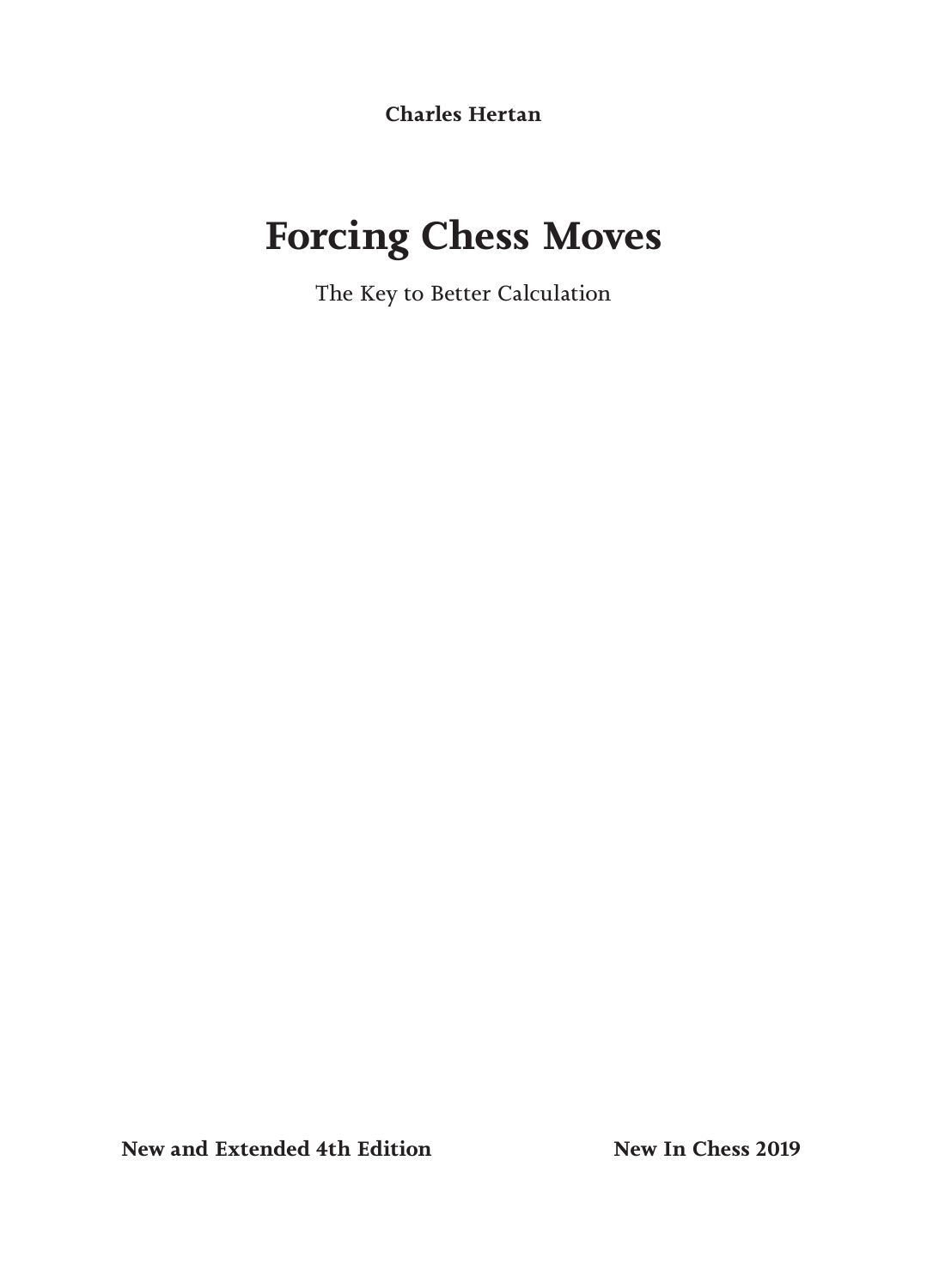# **Contents**

|                   | Foreword to the new and extended 4 <sup>th</sup> edition by GM Pontus Carlsson 7 |
|-------------------|----------------------------------------------------------------------------------|
|                   |                                                                                  |
|                   |                                                                                  |
|                   |                                                                                  |
| Chapter 1         |                                                                                  |
|                   |                                                                                  |
| <b>Chapter 2</b>  |                                                                                  |
|                   |                                                                                  |
| <b>Chapter 3</b>  | Brute Force combinations 129                                                     |
|                   |                                                                                  |
| <b>Chapter 4</b>  |                                                                                  |
|                   |                                                                                  |
| <b>Chapter 5</b>  |                                                                                  |
|                   |                                                                                  |
| Chapter 6         |                                                                                  |
|                   |                                                                                  |
| <b>Chapter 7</b>  |                                                                                  |
|                   |                                                                                  |
| <b>Chapter 8</b>  |                                                                                  |
|                   |                                                                                  |
| <b>Chapter 9</b>  | Defensive forcing moves 303                                                      |
|                   |                                                                                  |
| <b>Chapter 10</b> | Endgame forcing moves 329                                                        |
|                   | Chapter 10 - Exercises 355                                                       |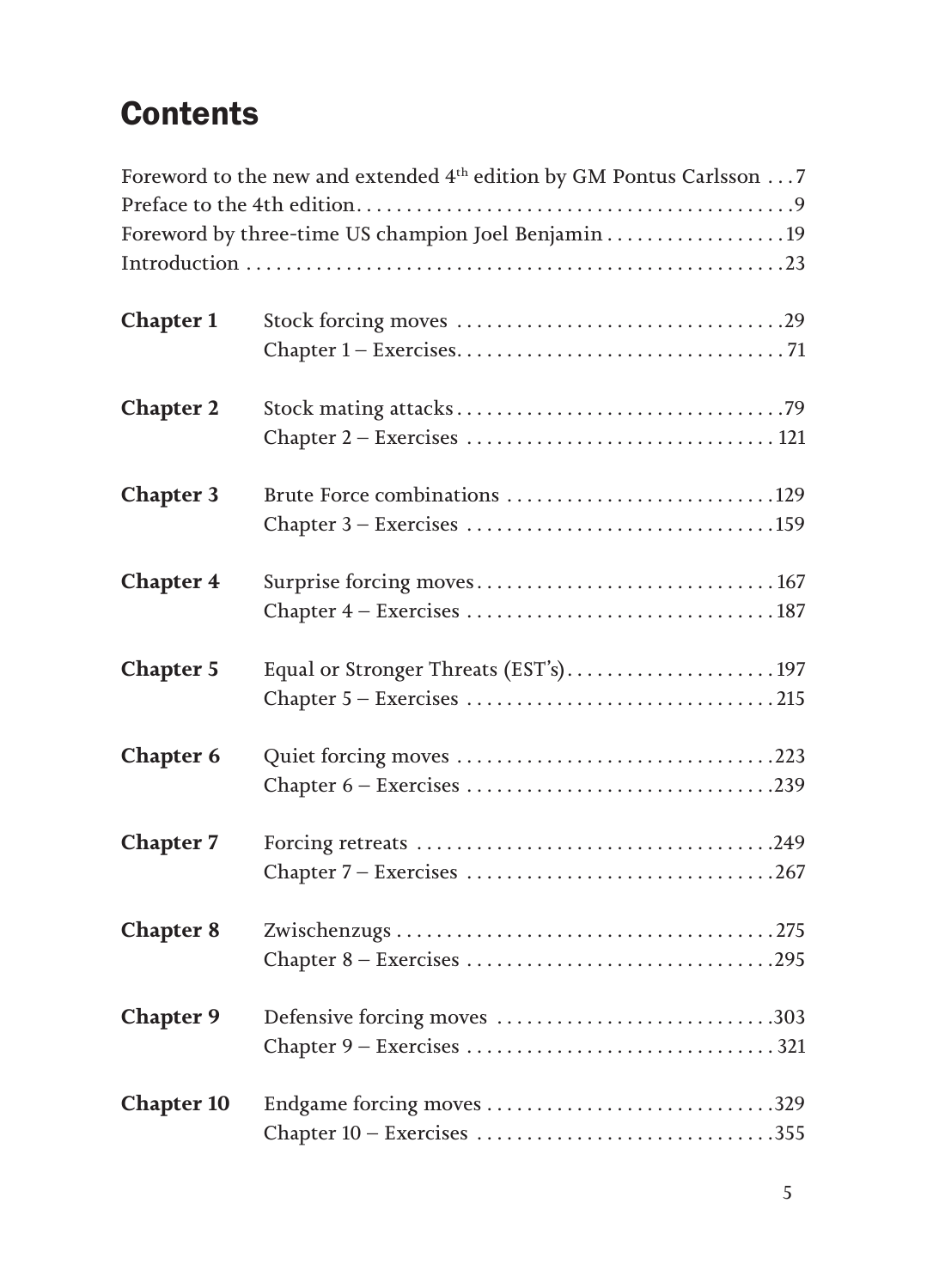|  | Chapter 11 Intuition and creativity 363 |
|--|-----------------------------------------|
|  |                                         |
|  | Chapter 13 The Hertan Hierarchy  403    |
|  |                                         |
|  |                                         |
|  |                                         |
|  |                                         |

# Explanation of symbols

#### The chessboard with its coordinates:



- $\Box$  White to move
- Black to move
- ♔ King
- **響 Queen**
- ♖ Rook
- ♗ Bishop
- ♘ Knight
- $\pm$  White stands slightly better
- $\overline{F}$  Black stands slightly better
- White stands better
- $\mp$  Black stands better
- White has a decisive advantage
- $-+$  Black has a decisive advantage
- balanced position
- ! good move
- !! excellent move
- ? bad move
- ?? blunder
- !? interesting move
- ?! dubious move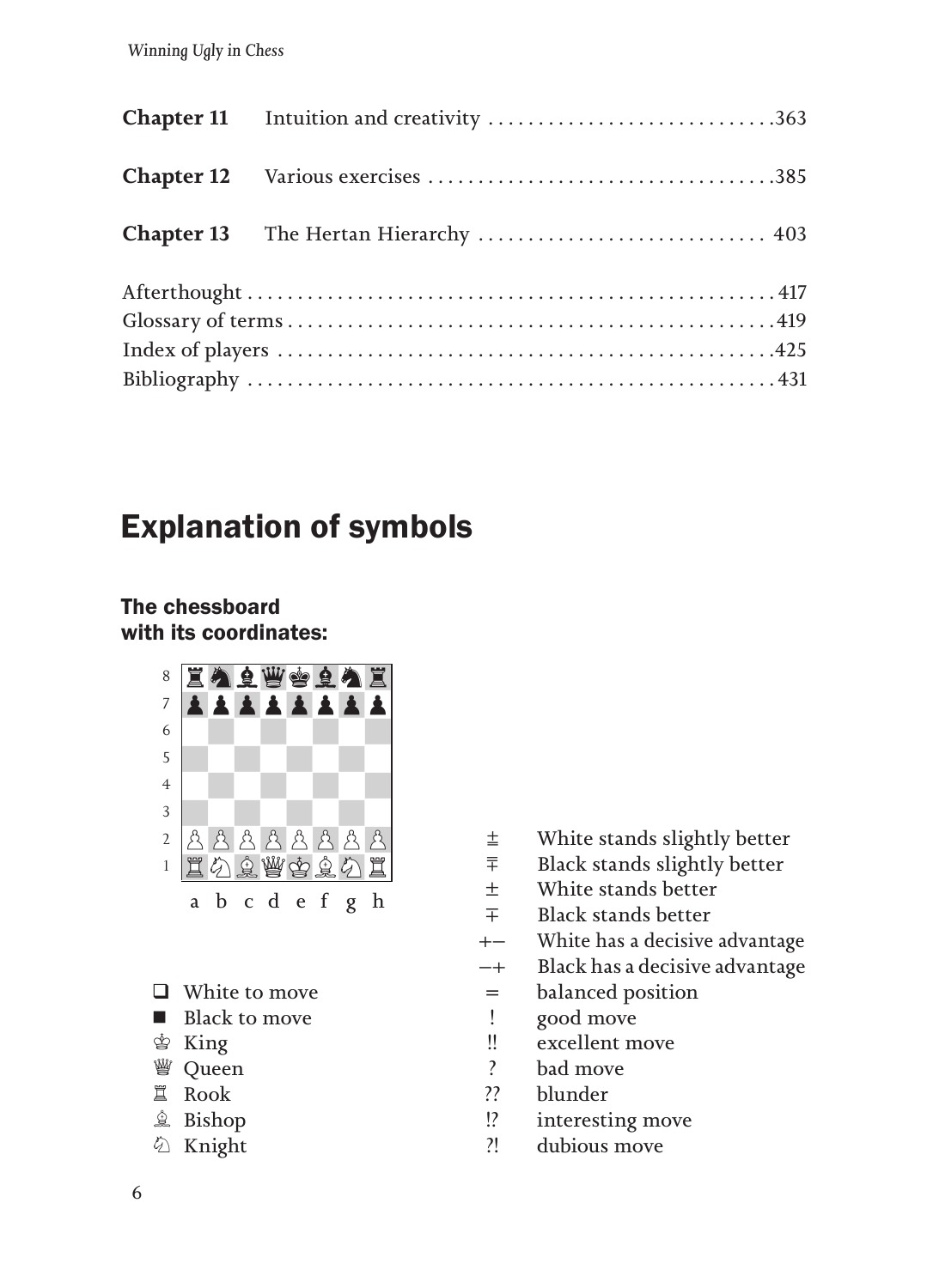# Foreword to the New and Extended 4th edition by GM Pontus Carlsson

The first time I heard about Charles Hertan's masterpiece *Forcing Chess Moves* it immediately caught my interest, and I felt that I just had to buy 'that book'. Now, after having used it for years, also with my chess students, I would go as far as to say that it is a must-read for all club players who want to improve their chess.

What I really like about the book is that it teaches my students a method of how to think, to discover tactics and creative ideas during a game. All of them now know that they should calculate the forced moves first, since if they win, they win! And there is nothing your opponent can do to stop it. All my students who worked with the book have increased their tactical level and ratings by learning Hertan's method (always look out for forcing moves, checks, captures & threats). Thus, I know that it works!

I am pleased to see that Charles has worked hard to include some new fresh material where he digs deeper into the very interesting and modern topic of how we as humans can improve our game by learning from the computer. We need to realize that the time when we could make fun of the computer's lack of chess understanding is gone, and instead try to study how they sacrifice material for initiative, how they think, and how they evaluate positions. For this purpose, this book is a great start, so just enjoy it!

And my sincere congratulations to Charles Hertan for creating another masterpiece.

Please allow me to add one example of my own to prove that I have learned something from the book as well.

Carlsson-Lindberg Sweden tt 2009



21.e6!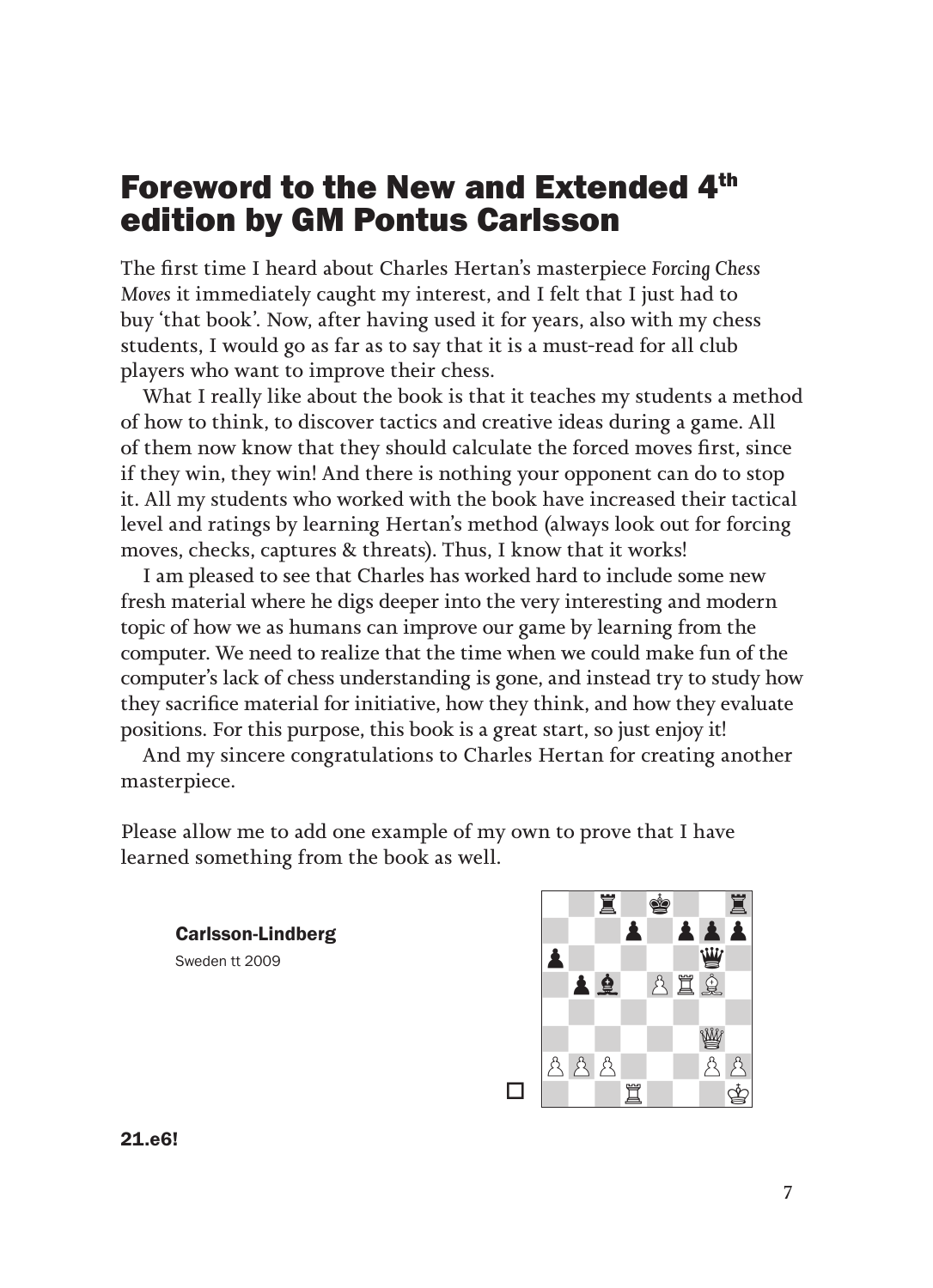White strikes fast before Black can castle.

### 21...0-0?

A mistake. But it was not easy to spot the trap which I managed to discover by calculating the most forced moves.

21...fxe6? 22.♖xc5! ♖xc5 23.♕b8+ ♔f7 24.♖xd7#.

21...♕xf5! was the only chance: 22.exd7+ ♕xd7 23.♖xd7 ♔xd7 gives White the advantage after 24.♕d3+ ♗d6 (if 24...♔c6 25.b4! is the key move, e.g. 25...♗d6 (25...♗xb4? 26.♕e4+ ♔c5 27.♗e3+ ♔d6 28.♕xb4+ and White wins) 26.♕f3+ ♔c7 27.♕xf7+ ♔c6 28.♕a7! ♖a8 29.♕xg7 ♗xb4 30.♗f4) 25.♗f4 ♖c6 26.♕f5+ ♔e7 27.♕g5+ ♔e6 28.♕xg7 ♖e8 29.♕g4+ f5 30.♕h5 gives White the advantage.

22.♖xc5! ♖xc5 23.exd7 ♖xg5



#### 24.♕b8!!

The point! A real 'computer eyes' move. Black cannot take the queen and is totally lost since White threatens the forced move 25.♕xf8+ followed by  $26.$  d8 $\frac{100}{26}$  and mate.

#### **24...f6**

24...♕c6 25.♕xf8+! ♔xf8 26.d8♕+ ♕e8 27.♕xg5 also wins for White.

#### **25.d8♕ ♖xd8 26.♕xd8+ ♔f7 27.♖d7+**

Black resigned since he will get mated: 27...♔e6 28.♖e7+ ♔f5 29.♕d7+ ♔f4 30.♕d4+ ♔f5 31.♕e4#.

*GM Pontus Carlsson Eskilstuna, Sweden www.pontus-carlsson.com July 2019*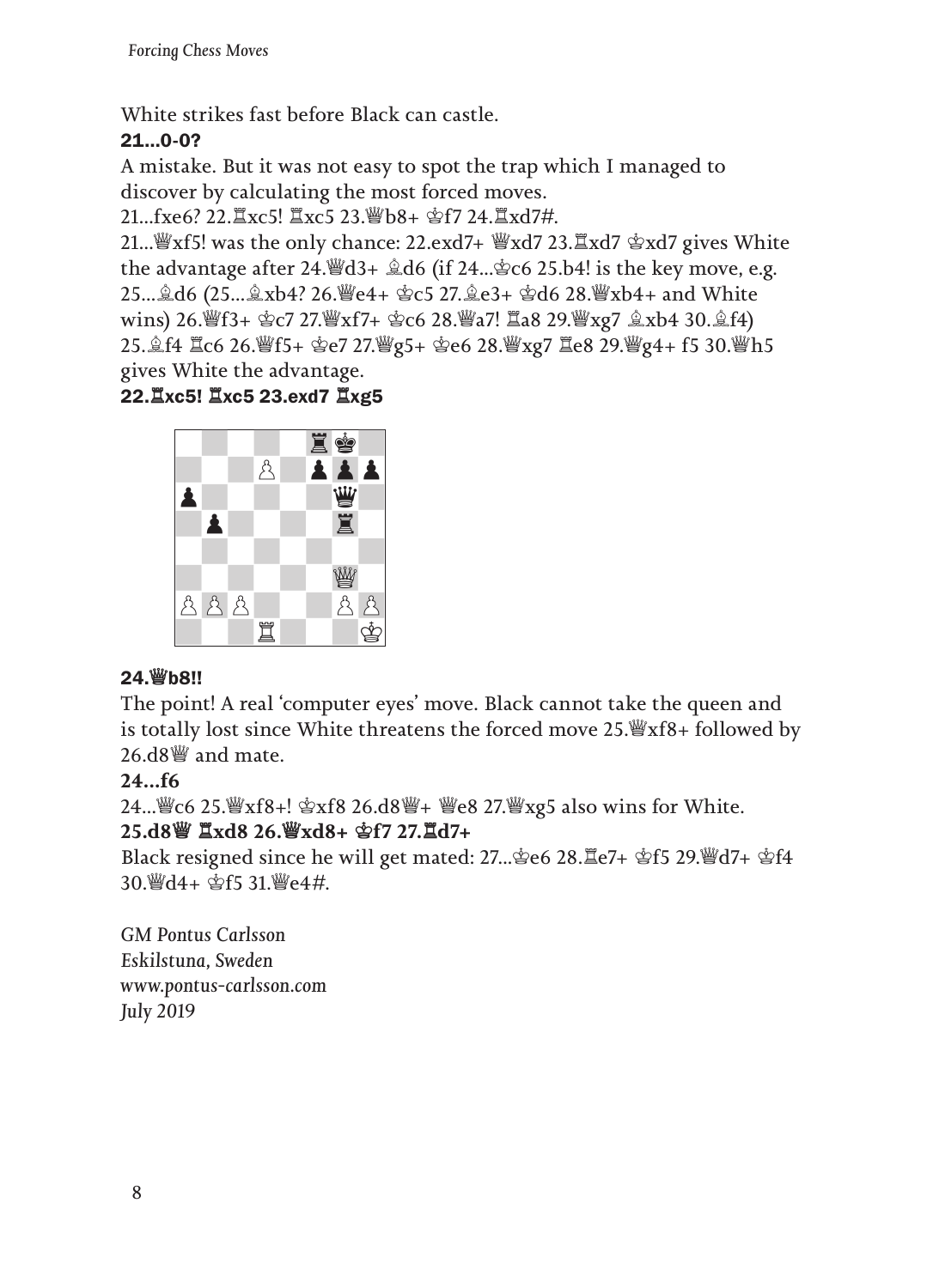# Preface to the 4<sup>th</sup> edition

Shortly after Bobby Fischer obliterated four super-GM's to become the  $11<sup>th</sup>$ World Champion, ex-champ Tigran Petrosian was interviewed by Chess Life magazine. 'What can we (Americans) learn from the Soviet School of Chess?', he was asked. Chess players are truth-seekers by nature, so perhaps his candid, objective answer shouldn't come as a surprise: 'You have the champion; now we must learn from you!'

There's no denying that today's computers rule the landscape of chess knowledge, and we must learn from them now. Stockfish, the highest rated commercially available computer, is currently rated 3564. But in a match with AlphaZero this year Stockfish 8 lost by the astounding score 155 to 6, with 838 draws. Since every 100 Elo points represent roughly one rating class, we can speculate that AlphaZero is about 3-4 rating classes above Stockfish, or roughly 3900 strength. World Champion Magnus Carlsen carries the highest human Elo rating ever, 2861 as of May 2019. This puts AlphaZero roughly 10 rating classes above Magnus. AZ is to Magnus, as Magnus is to a strong local club player rated 1850!

We can only stare in awe at computer games that seem to come from a distant galaxy. One online observer commented, 'is this what 4000 chess looks like?'

#### LCZero v20.2-32930 – Stockfish 190203

match, 2019

1.d4 ♘f6 2.c4 g6 3.♘c3 ♗g7 4.e4 d6 5.f3 0-0 6.♗e3 e5 7.d5 ♘h5 8.♕d2 ♕h4+ 9.g3 ♘xg3 10.♕f2 ♘xf1 11.♕xh4 ♘xe3



Black essays one of the most enigmatic chess variations. Apparently Black's two pieces and two pawns really do compensate for the queen!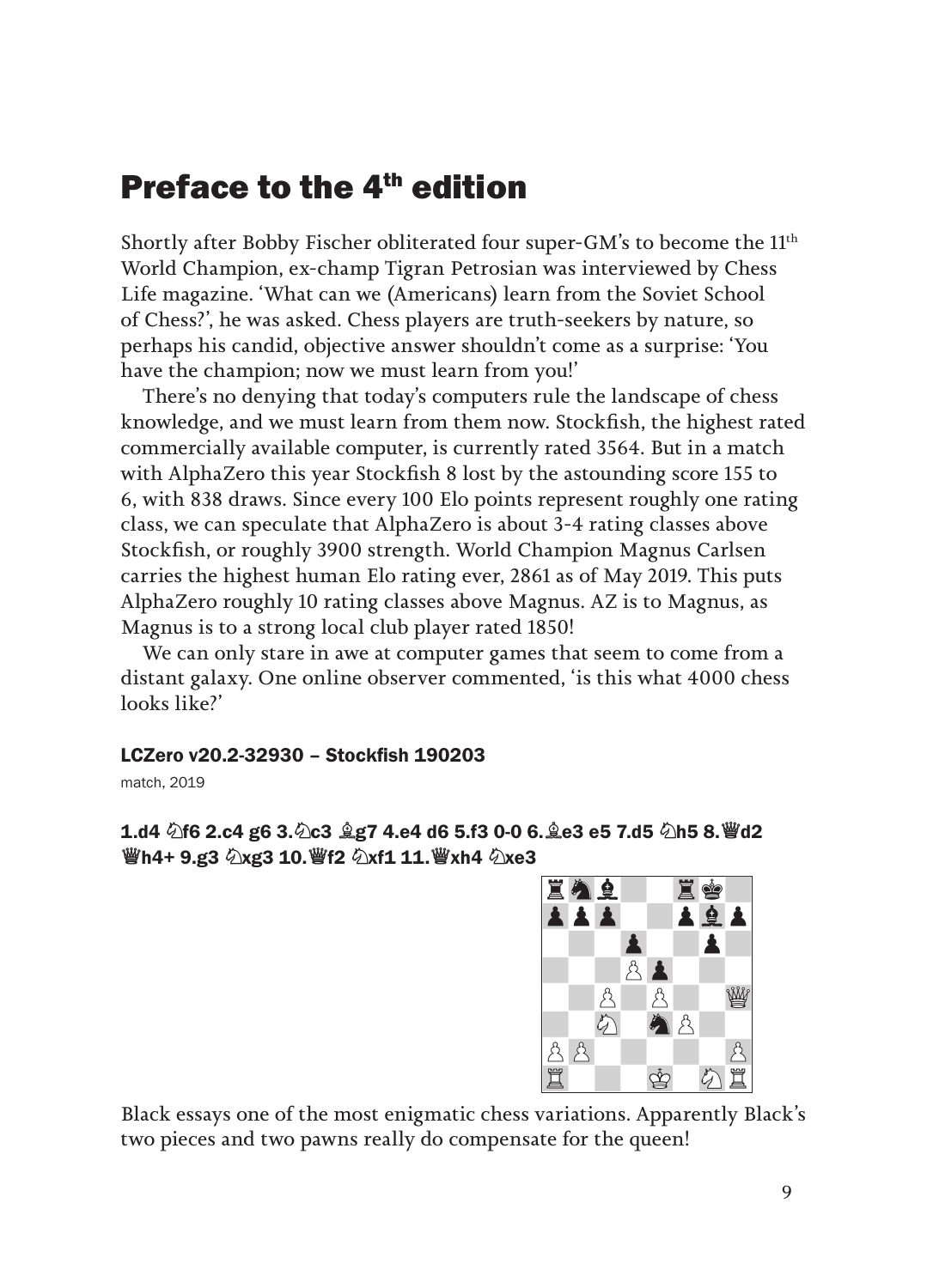12.♔e2 ♘xc4 13.♕e1 f5 14.h4 fxe4 15.♘xe4 c6 16.♕d1 ♗d7 17.♔f2 ♗f5 18.♘g3 ♘xb2 19.♕b3 ♘d3+ 20.♔g2 ♘c5 21.♕d1 ♗d7 22.h5 ♘ba6 23.♖c1 ♖f6 24.♘1e2 ♖af8 25.h6 ♗h8 26.♖f1 g5 27.♔g1 ♖xh6 28.♘e4 ♖f7 29.♘2c3 ♖g6 30.dxc6 ♗xc6 31.♖c2 ♗g7 32.♖d2 ♗f8 33.♘xd6 ♖f4 34.♘e2 ♗a4 35.♕e1 ♗xd6 36.♘xf4 gxf4+ 37.♔h1 ♗c7 38.♖h2 ♘d7 39.♖g1 ♗c6 40.♖xg6+ hxg6



Thanks to chess lover Rich Lappin for sending this position. With four pieces and three pawns for the rook and queen, it must be seen to be believed. White now plays for activity, as a strong human would. Is this correct? Probably; ask your engine!

41.♕h4 ♗xf3+ 42.♔g1 ♗b6+ 43.♔f1 ♗h5 44.♕e7 ♘ac5 45.♖f2 ♘f8 46.♕xe5 ♘fe6 47.a4 ♗c7 48.♕d5 ♗g4 49.♖c2 ♗h3+ 50.♔e2 b6 51.♕a8+ ♔f7 52.♕xa7 ♔f6 53.a5 ♗f5 54.♖xc5 bxc5 55.♕a8 ♗g4+ 56.♔f1 f3 57.♕h8+ ♔g5 58.a6 ♗g3 59.a7



Making two queens is a pretty good bid for counterplay, but a strong *repositioning maneuver* finishes White off:

#### 59...♗f5! 60.♕h1

White loses one of the ladies after 60.a8♕ ♗d3+ 61.♔g1 f2+ 62.♔g2 f1♕+ 63.♔g3 ♕f4+ 64.♔g2 ♗e4+. If 60.♕c3 ♗h3+. 60...♗d3+ 61.♔g1 ♘d4 62.♕h2 62.a8♕ ♘e2+ 63.♔f1 ♘f4+ 64.♔g1 f2#. 62...♗xh2+ 63.♔f2 ♔f4 64.♔e1 0-1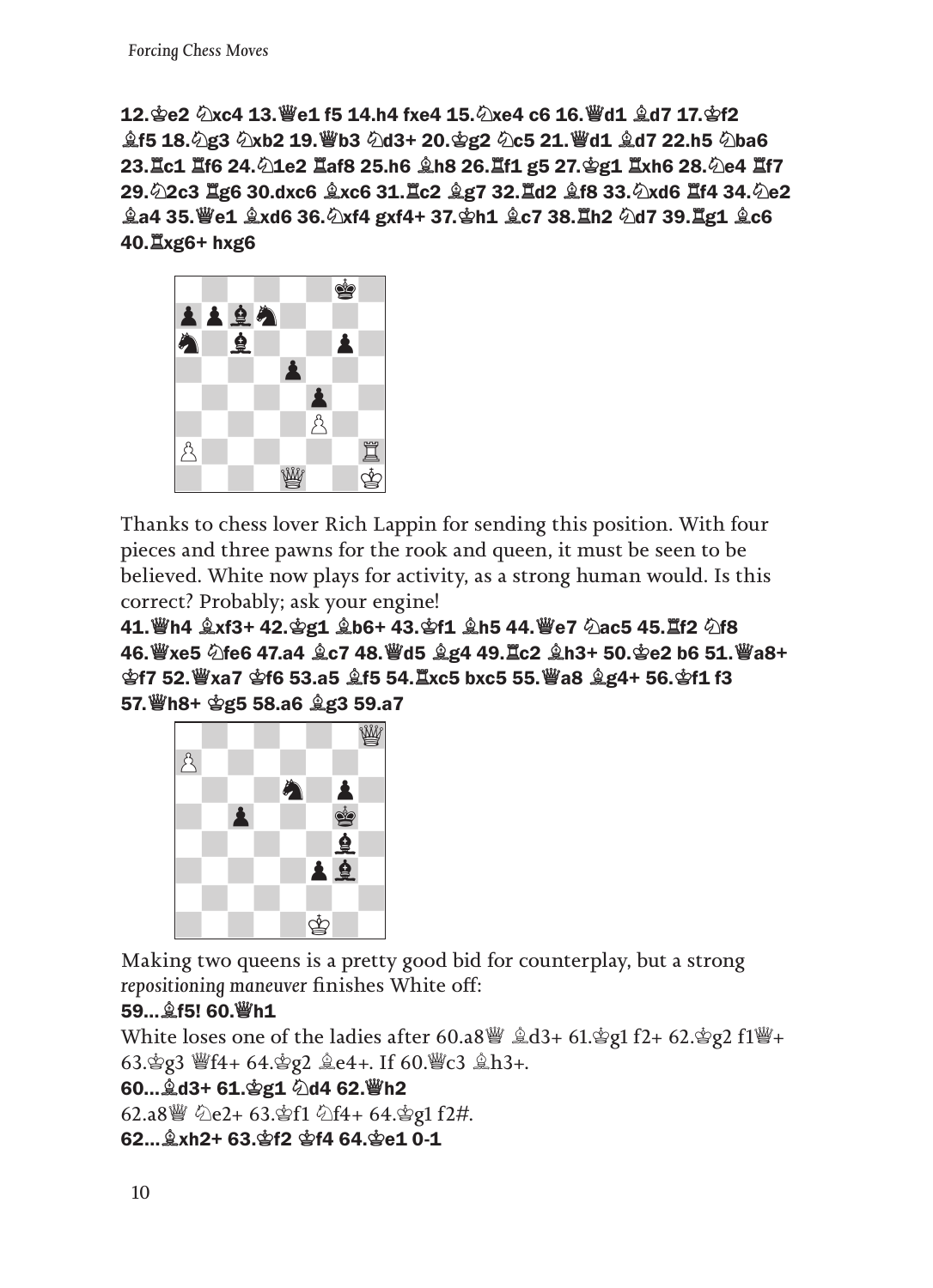Computers have definitely influenced master play a great deal. Part of this book's lasting success may stem from being the first tactics book to directly address this reality. Chess moves like the following would have been considered almost unprecedented 50 years ago:

Fedoseev-Malakhov St Petersburg 2017



Black aimed for this position so he could uncork the preposterous **1... wxh5!** with excellent practical chances. The engine calls it equal, but machines are not the arbiters of human emotion. White could not withstand the shock and went down quickly. There is no doubt that training with computers, and seeing games such as the following, inspired Black to consider such a 'random' resource:

Miles-Deep Thought Long Beach 1989



Being a happy, well-fed computer, Black chose this mess because he 'saw' the road to a clear advantage with the absurd-looking move 1...♗xh2!!.

Bobby Fischer foreshadowed the computer era with his unbiased philosophy, 'I believe in strong moves'. Before him, players generally either disdained chaotic positions, or pursued them avidly. Fischer adopted the infamous Najdorf Poisoned Pawn Sicilian, where Black lives on a knife's edge, precisely *because* its random nature provided such fertile ground for outcalculating the opponent. He was not a risk-taker like Tal, but he believed that his unmatched preparation and objectivity made it worthwhile to wade into these waters, and try to pull out some coveted black wins: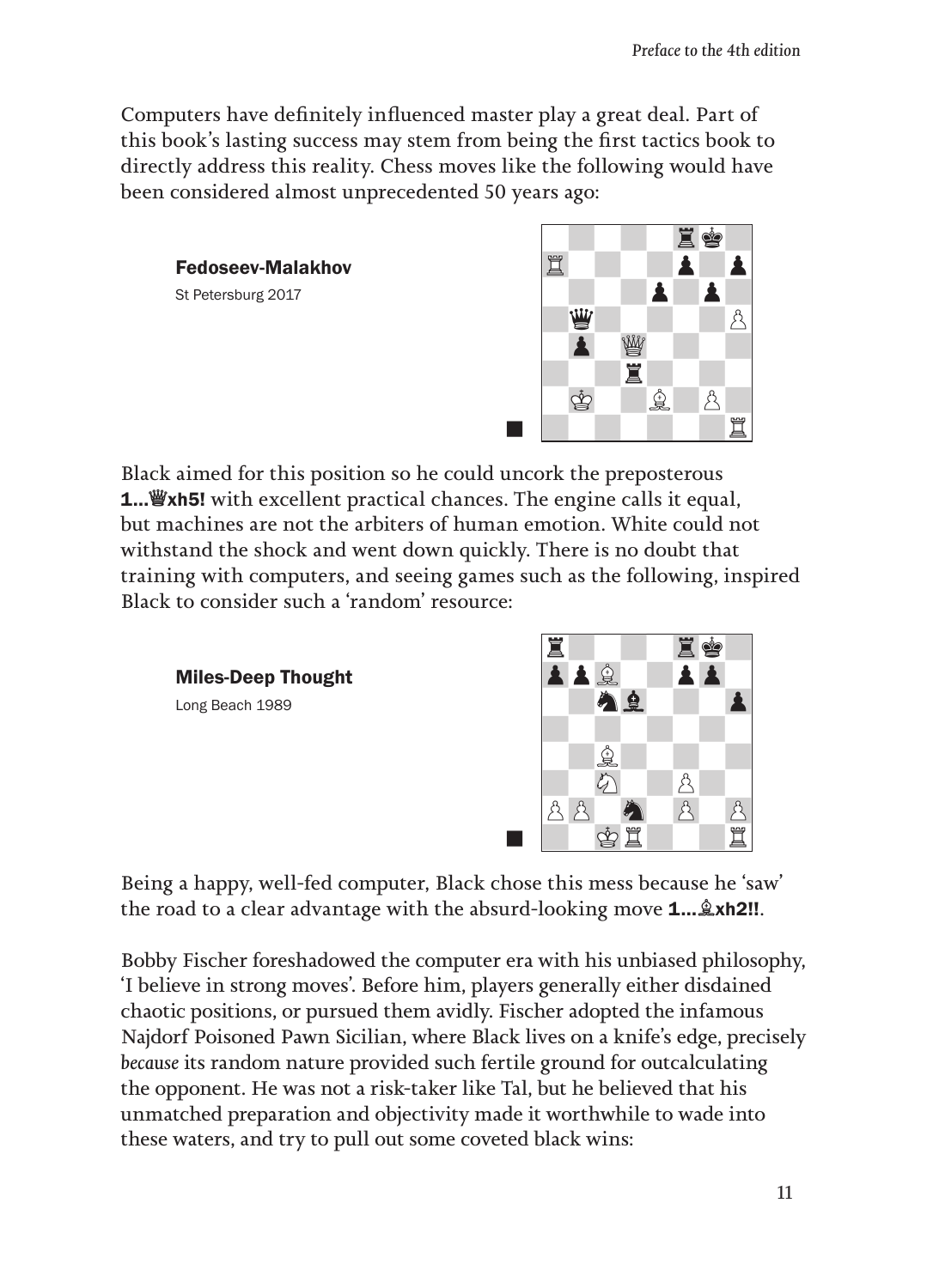*Forcing Chess Moves*

#### Bilek-Fischer

Stockholm izt 1962

1.e4 c5 2.♘f3 d6 3.d4 cxd4 4.♘xd4 ♘f6 5.♘c3 a6 6.♗g5 e6 7.f4 ♕b6 8.♕d2 ♕xb2 9.♖b1 ♕a3 10.e5 dxe5 11.fxe5 ♘fd7 12.♗c4 ♗e7 13.♗xe6



Few attacking players would touch Black's position with a 10-foot pole. If 13...♗xg5?! 14.♗xf7+ ♔xf7 15.0-0+ ♔g8 16.♕xg5 the knight is taboo and Black is scrambling to hold.

#### 13...0-0! 14.0-0 ♗xg5 15.♕xg5 h6 16.♕h4?

White plays an imperceptible inaccuracy, and in computerland the game is over! After the correct 16.♕h5!, the engine vindicates Bobby's preparation: 16...fxe6 17.♘xe6 ♕xc3 18.♘xf8 ♘xf8 19.♕f7+ ♔h8 20.♕xf8 ♘c6 and chances are equal, but even here Fischer would have the imbalance he sought. One of the computer's leading ideas is 21.e6, sacking the e-pawn for initiative (21...♕e3+), a move so mystical that few humans would ever contemplate it...

16...♕xc3 17.♖xf7 ♖xf7 18.♕d8+ ♘f8 19.♗xf7+ ♔xf7 20.♖f1+ ♔g6 21.♖xf8



Fischer knew what the computer sees in a flash – White's attack is illusory. 21...♗d7 22.♘f3 ♕e3+ 23.♔h1 ♕c1+ 24.♘g1 ♕xc2 25.♖g8 ♕f2 26.♖f8 ♕xa2 27.♖f3 ♔h7 0-1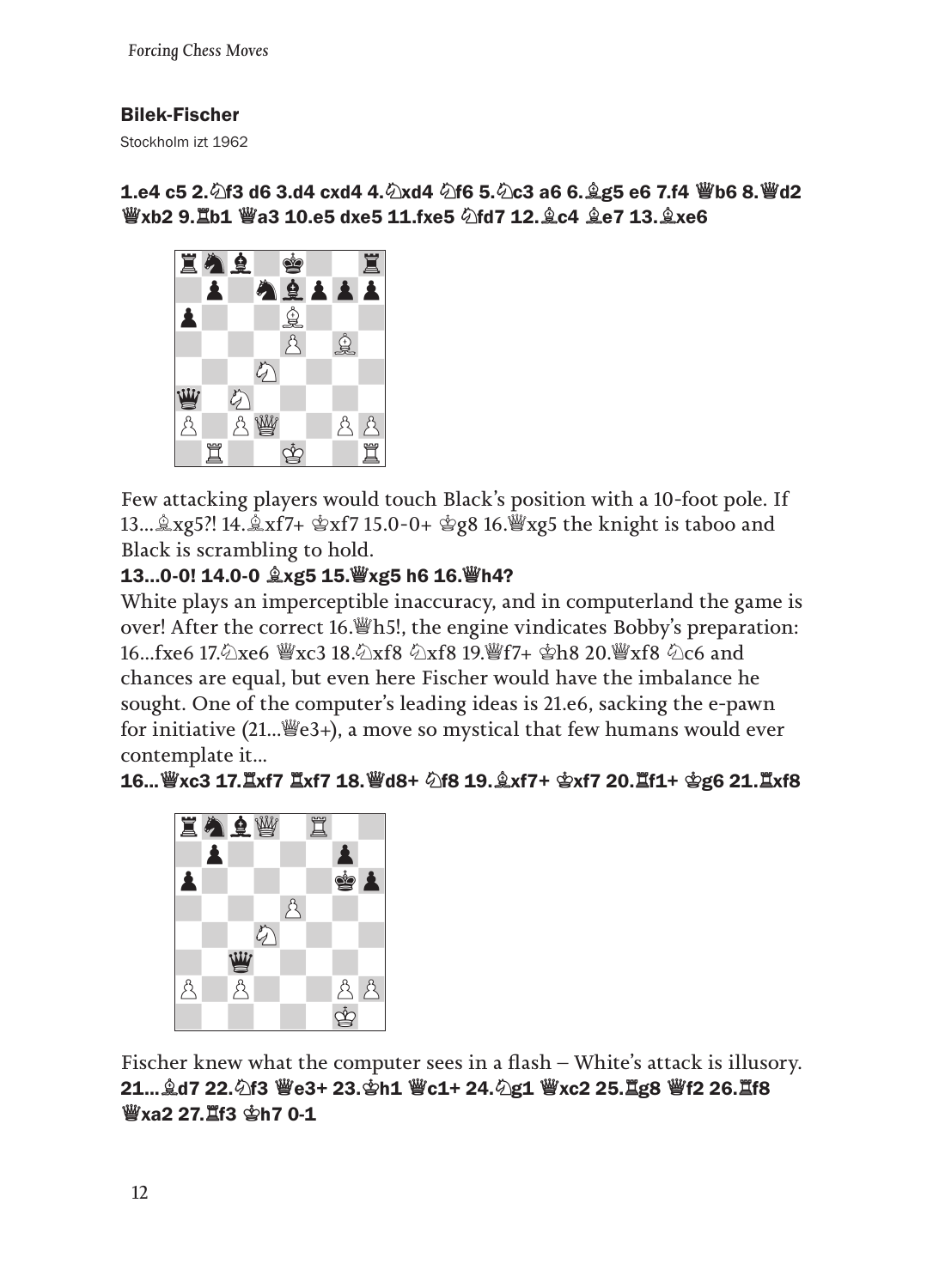Garry Kasparov took a page out of Fischer's book, daring white players to attack his Scheveningen Sicilian, and confront his gargantuan preparation and tactical genius. But I have elsewhere referred to Magnus Carlsen as the first true champion of the Computer Era. Growing up when computers were already established as indispensable training partners, Carlsen fully grasped the new landscape of 'engine trained human' competition, and used it to maximal practical advantage. Magnus is quite possibly the strongest, and surely the most versatile champion of all time.

The 'computer eyes' concept espoused in this book is all about versatility. A computer couldn't care less whether it mates you with a brilliant combination, grinds you down in a slightly better ending, or refutes your blistering attack. Carlsen is the first player equally adept at smashing super-GM's in the style of Alekhine, or grinding them down with an impossibly tiny (or even nonexistent) endgame advantage, a la Capablanca. Computers disprove Capa's assertion that chess would soon suffer 'death by draws', due to the advancing level of grandmaster technique.

Pit Alpha Zero against a 2700 grandmaster in a completely level ending with reasonable play left, and the GM will be embarrassed more often than not. Magnus recognized early on that he could do the same. His engine-like technique is so good, that the word 'technique' doesn't even quite describe it. The chess term 'technical ending' traditionally means that one side has a recognizable, concrete advantage, albeit very small, and he or she applies correct endgame principles, alongside masterful calculation and theoretical knowledge, to nurse the edge to victory. But Magnus regularly beats top players without any traditionally recognizable advantage. His unique 'computer eyes' delve so deeply into the positional and tactical potentialities of each distinct ending, that, like Stockfish, his ideas sometimes seem to come from another planet...

#### Meier-Carlsen

Karlsruhe/Baden-Baden 2019



If Carlsen were White here, we'd probably love his chances. White has a clever plan to win the a-pawn and create connected passers, while Black's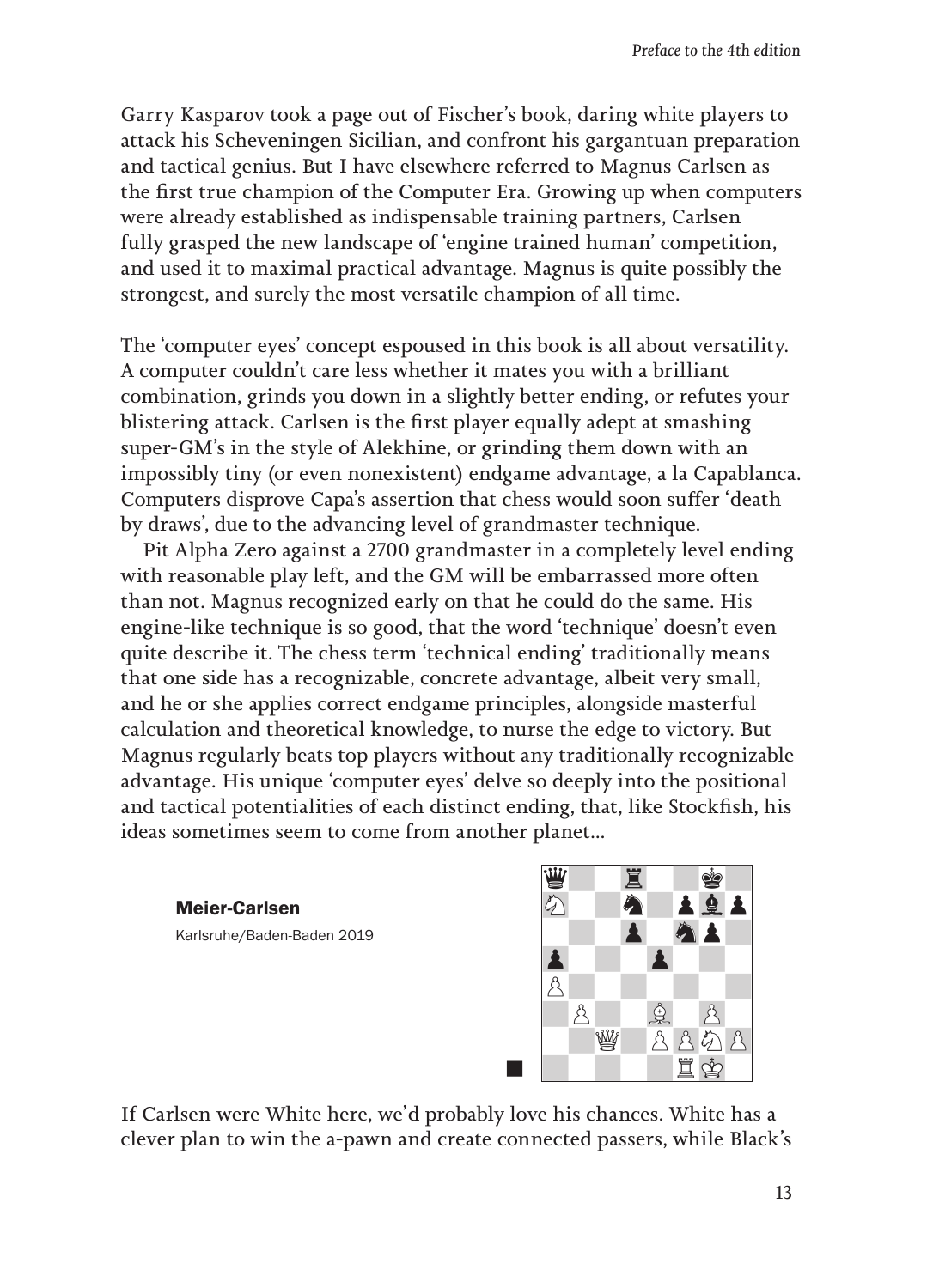play is like a distant beacon. In a genius feat of assessment the champ says 'Bring it on!'

## 1...d5! 2.♘c6 ♖e8

The a-pawn is doomed by the fork trick 2...♖c8?? 3.♘e7+, but MC is cool as a cucumber.

3. 2d2 公e4 4. 公xa5 耳c8 5. 彎a2 公df6

Incredible sangfroid.

6.♗e1 ♘c3 7.♗xc3 ♖xc3 8.b4



## 8...♗f8!

Remarkably, it transpires that White has big problems mobilizing his queenside, while Black's central play unfolds naturally.

#### 9.♕b2 d4 10.e3?!

The natural response to Black's threatened 10...♘d5; White tries to contest the center. The computer asserts that the very far-from-obvious 10. $\Diamond$ e3! offers equal chances. Easy for AlphaZero to say.

10...♘e4 11.exd4 exd4 12.♘b3 d3 13.♖c1 ♖xc1+ 14.♕xc1 ♕xa4 15.♕c4



## 15... 2c5!!

Time and again Carlsen foresees the computer-authorized solution.

#### $16.$   $\bigcirc$  d2

Black queens on 16.♘xc5 ♕d1+.

16...♕a1+ 17.♘f1 d2 18.♘ge3 ♘e6 19.♕b3 ♕e1 20.♔g2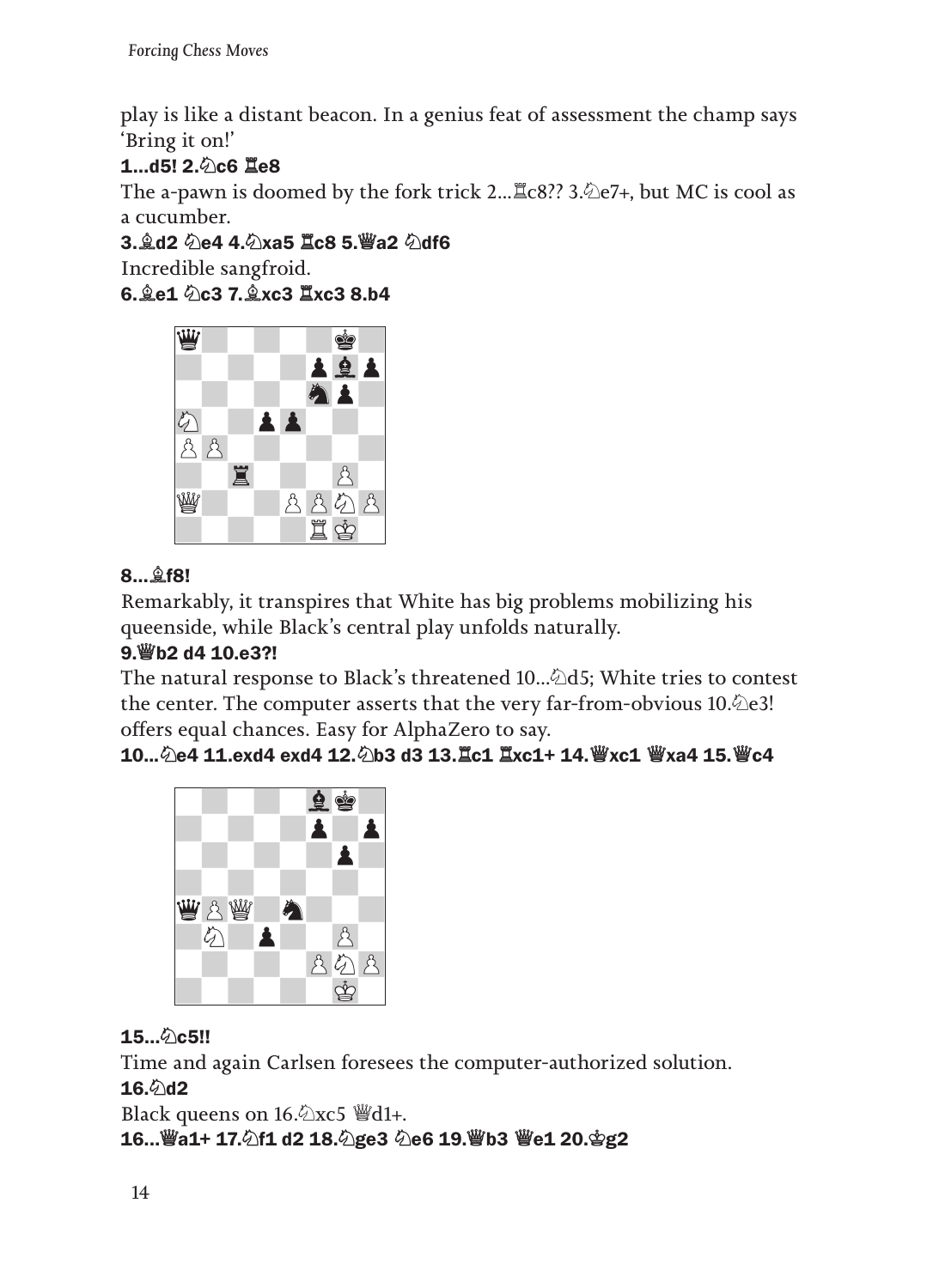

20...♗xb4! 21.♕b2

The devilish forcing detail 21.♕xb4 d1♕ 22.♕b8+ ♕d8 was easy to miss. 21...h5 22.h4 ♗a5 23.♕b8+ ♘f8 24.♕a8 ♗c3 25.♕c6 ♕c1 26.♕d5 ♘e6 27.♕c4 ♗a5 28.♕d5 ♗b4 29.♕b5 ♕c3 30.♕d5 ♕c1 31.♕b5 ♗c3 32.♕a4 ♗d4 33.♘d1 ♔g7 34.♔f3 ♗f6 35.♔e2 ♘d4+ 36.♔d3



#### 36...♕b1+!!

Vintage Magnus – sacrificing the passer to set up a mating net with a quiet forcing move!! As if defending against basketball legend Michael Jordan, I imagine his dazed opponent staring wide eyed at the board, mouthing the words 'just... too... good'.

37.♔xd2 ♕e4 0-1 White is paralyzed against the discovery, e.g. 38.♕a6  $$b3#!$ 

With his superhuman 'übertechnical' gift, Magnus realized he could throw a Soviet School style scientific opening repertoire out the window. He chose white opening moves so insipid and drawish, they were impossible to prepare for in any traditional sense. Unlike any player of the modern era, he rode this style to the crown. Perhaps this became too predictable or tedious, because just when we thought we had him pegged, the champ shook the chess world again! Preparing to defend his title for the third time, this time against Fabiano Caruana, he adopted the sharpest, most 'antipositional' mainstream opening in chess annals, the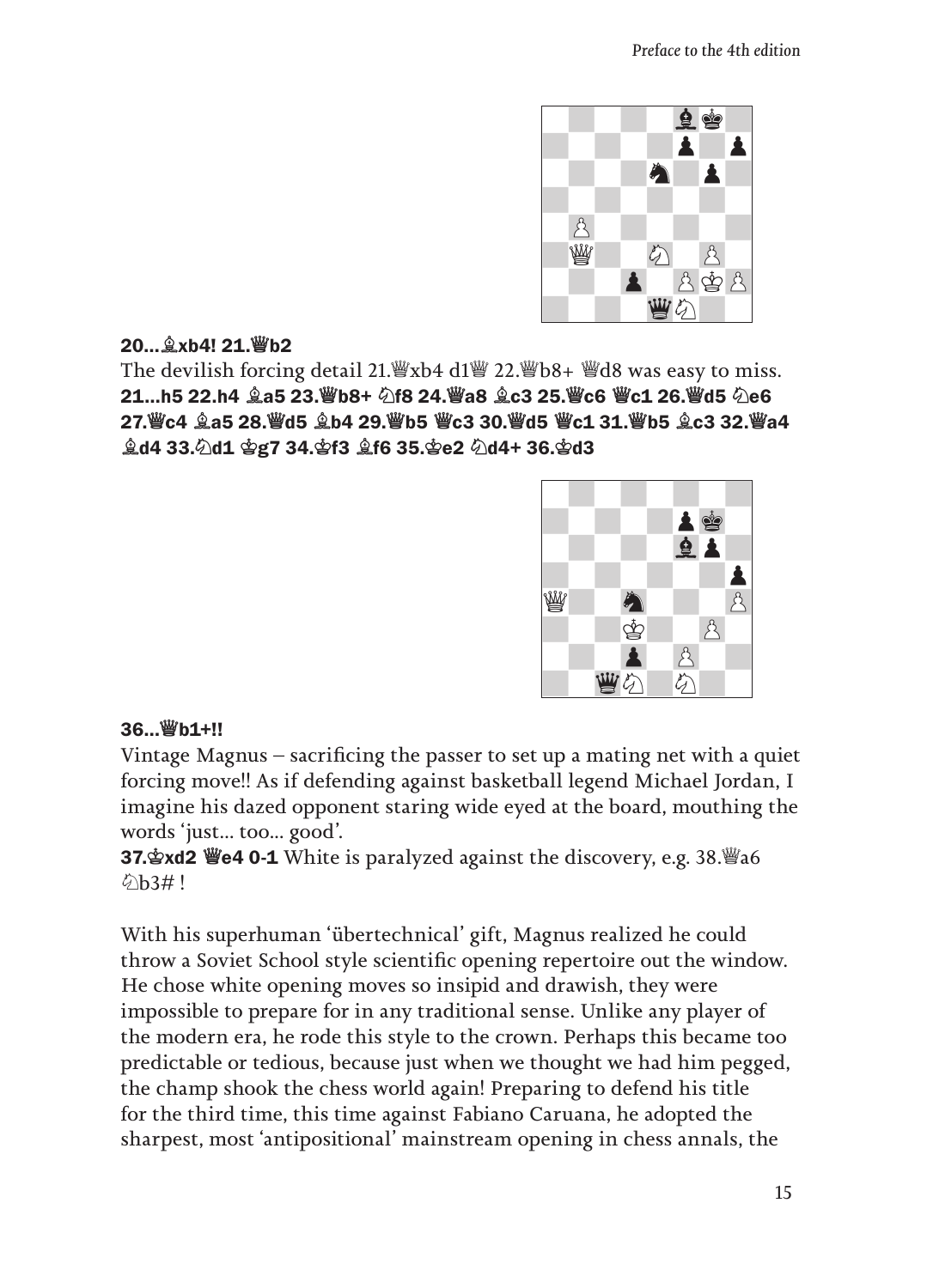Sveshnikov Sicilian – and played it like the ultimate virtuoso! Perhaps this shouldn't have shocked us so much, because MC had always shown that when so inclined, he could also attack as well as anyone:



Carlsen-Nakamura Wijk aan Zee 2013

1.♗e6! ♖xg5 2.♕xg5 fxe6 3.dxe6 1-0 in light of 3...♕xc6 4.f7#.

Still, the gumption of playing a notorious line, which skirts the boundary of soundness, against perhaps the world's best natural positional player, proved to be a stroke of genius, and one of the biggest surprises in championship play:



Caruana-Carlsen London Wch m 2018 (playoff)

I must confess, while following the match on-line, my thumbnail evaluation of this position was 'White is winning'! He has a 'crushing' queenside majority with a c6 'thorn' and seems to dominate the light squares. 1...♕f3? is easily rebuffed by 2.♕d5.

Computer eyes (and Magnus) see a completely different picture, and I could scarcely believe that White resigned five moves later! After Black's next two moves – a repositioning retreat and a quiet move of profound power – the light begins to dawn...

#### 1... 2d8!! 2.4d5

The most natural move on earth isn't the most accurate. The engines endorse a bail out move like 2.♗g5 just to keep equality. If 2.♘e4 ♗c7 3.0-0 ♘e7 achieving ...d6-d5.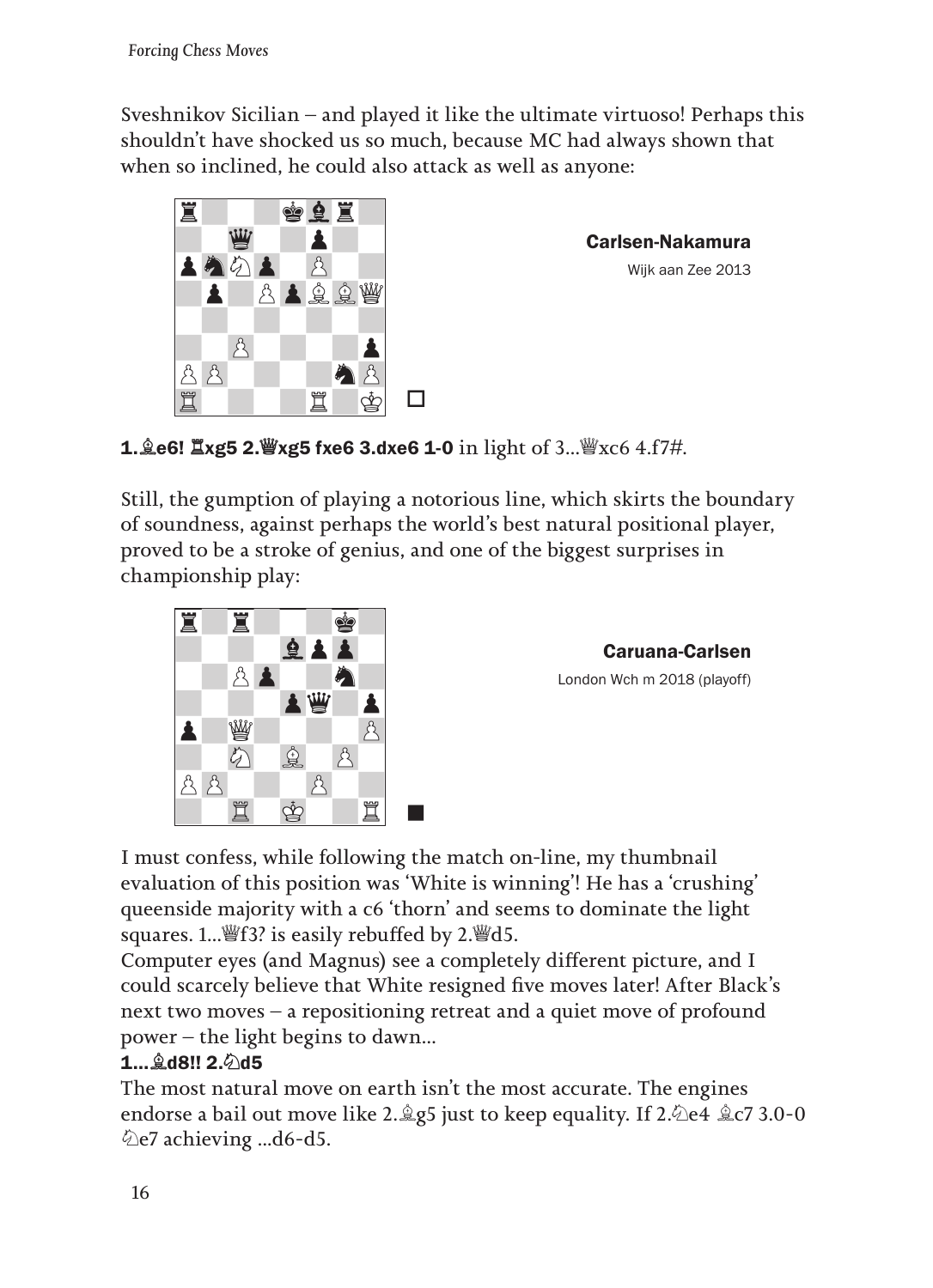## 1...e4!

Fabiano now realizes he's been outprepared in this rapid-play tiebreaker, and panics. Due to his must-win match situation, he may have chosen to go down in a blaze, because White can't castle – 2.0-0  $\Diamond$ e5 3. Wb5 Wh3 or 2.♗d4 ♕f3 3.0-0? ♘xh4, when Black can force perpetual or try for more. 3.c7 ♗xc7! 4.♘xc7 ♘e5 5.♘d5 ♔h7 0-1

As great as Magnus may be, this game bears all the hallmarks of computer preparation. The human mind simply isn't programmed to scan for random resources in doubtful-looking positions. But computers are now the ultimate arbiters deciding which opening positions are strong, playable, or dubious. Strong GM's paired with powerful engines make remarkable chess discoveries every day.

I will leave you with one more curious anecdote:

A funny thing happened while researching my 2015 NIC book *Basic Chess Opening for Kids*. The problem was showing the youngsters how to refute the rare old coffeehouse Riga Gambit variation of the Ruy: 1.e4 e5 2.♘f3 ♘c6 3.♗b5 a6 4.♗a4 ♘f6 5.0-0 ♘xe4 6.d4 exd4 7.♖e1 d5 8.♘xd4 ♗d6!



The Riga Gambit. White's position is not some theoretical backwater, but rather the supposed refutation of the 'naive' capture 6...exd4.

## The Riga Gambit – a bust to the Ruy Lopez!?

#### 9.♘xc6 ♗xh2+

The point of black's audacious play is 10. $\circ$ xh2  $\circ$ h4+ 11. $\circ$ g1  $\circ$ xf2+ with a draw by perpetual. Surely, I thought, the tremendous engine Rybka 4 could easily demolish the main line 10.♔f1 ♕h4 when Black usually plays down a piece for 2 pawns... hours later the verdict arrived: slight advantage to Black!! What??

While recovering from engine shock, I was reminded of Fischer's old article 'A Bust to the King's Gambit', written after being humiliated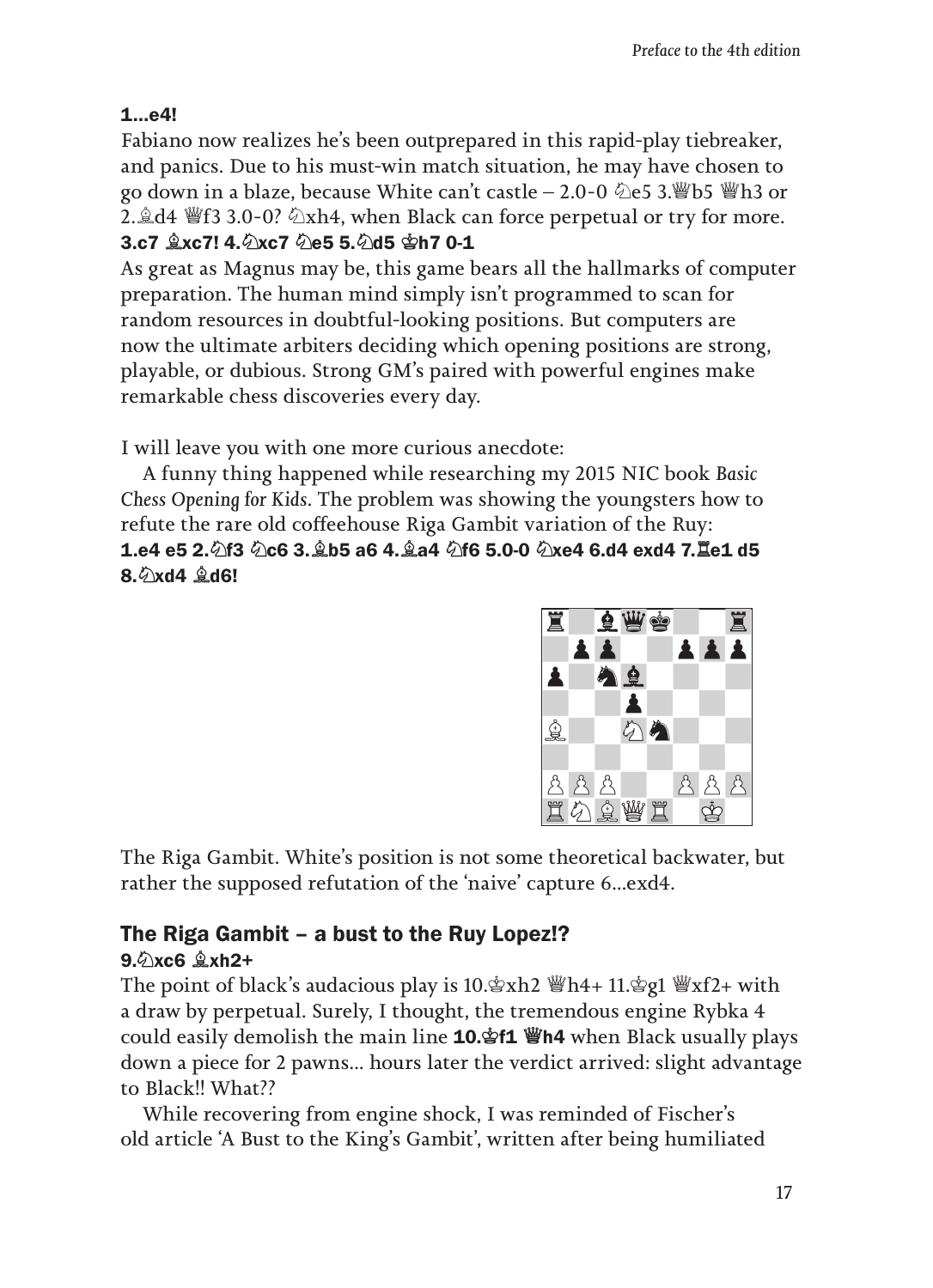as Black by Boris Spassky. A better engine may yet rehabilitate White's historically strongest debut, but meanwhile what should I tell the children?

Fortuitously, a novelty played by my old friend Bill Paschall resulted in a miniature 'computer eyes' brilliancy:

#### Paschall-Strand

Oslo 2006

#### 1.e4 e5 2.♘f3 ♘c6 3.♗b5 a6 4.♗a4 ♘f6 5.0-0 ♘xe4 6.d4 exd4 7.♖e1 d5 8.c4!?

In the computer era, Bill did not want to challenge Mr. Strand *and his engine*, which had probably made the same discovery as mine! Is the Paschall Variation henceforth the main line of the Ruy Lopez? 8...♗e6? 9.cxd5 ♕xd5 10.♗b3 ♕f5 11.♗c2! d3 12.♕xd3 ♗d5 13.♘c3 ♘b4



14.♘xe4! 1-0 in light of 14...♘xd3 15.♘f6+! ♔d8 16.♖e8#.

The reader is thus invited to embrace the computer era, and emulate the world's best in striving to take its lessons to heart. Prepare to delve deeply into the three realms of knowledge which, with hard work and practice, will lead to improved chess calculation. These are, in a nutshell:

• Knowledge of 'stock' recurring master combinations;

• Enhanced brute force calculation skills; and

• Understanding and overcoming the 'human biases' that stand in the way of finding many winning tactics.

Whether you are already a fan of FCM or a new reader, you will find dozens of stimulating new positions in this edition. We have also added the 'Hertan Hierarchy' in the back. First published in 2009 in the compendium *The Chess Instructor*, the Hierarchy provides a systematic practical approach to analyzing positions. Used as a tool to analyze master games (or your own), it is designed to cement into practice many of the dynamic thought processes expounded in *Forcing Chess Moves*, helping you expand your tactical horizons, and take your analytical abilities to the next level.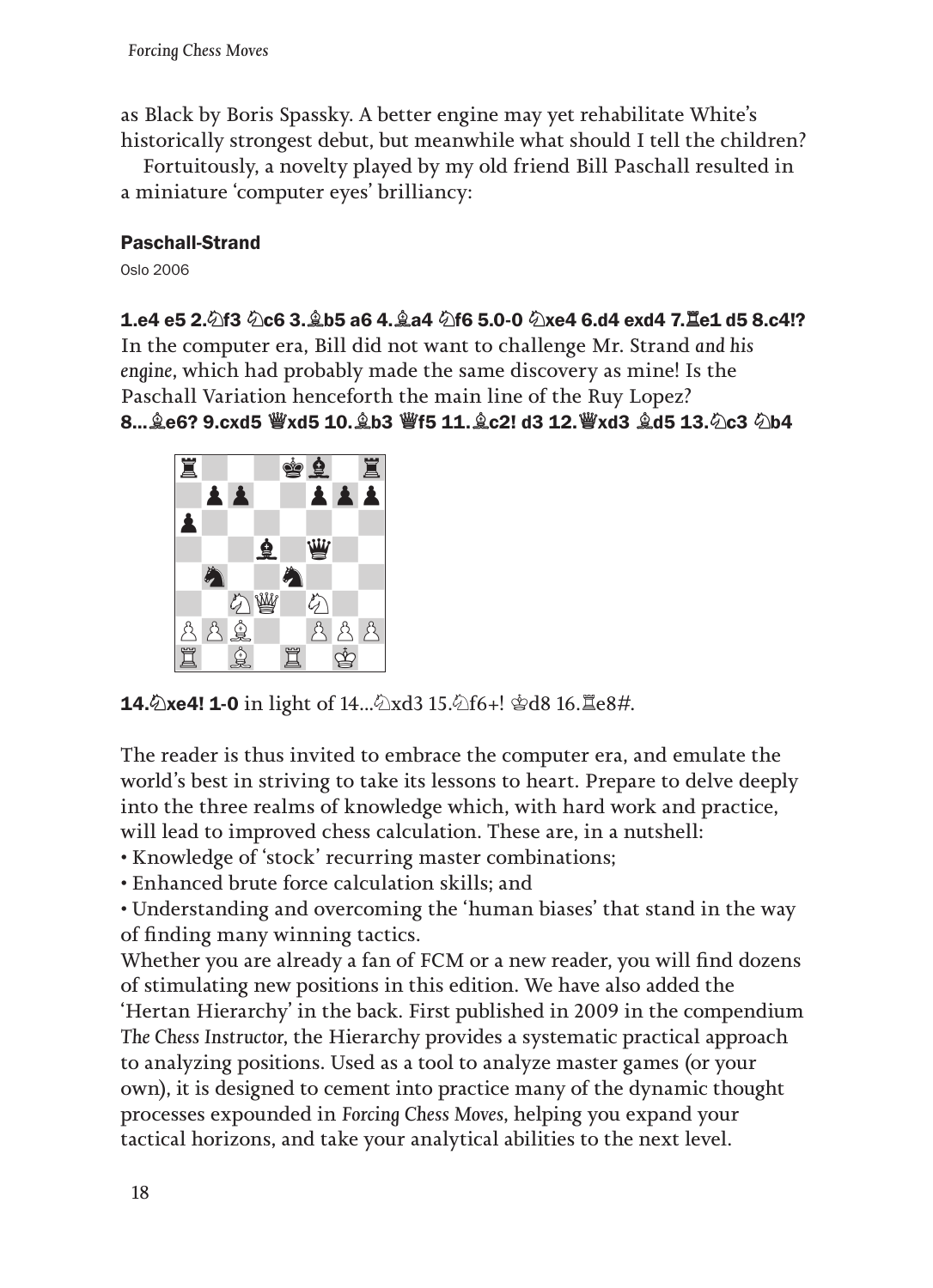# Introduction

Old school tactics and combination books had three glaring limitations:

1. They gave great coverage of key stratagems like forks, pins, and typical sacrifices, but failed to address the crucial question: 'How can I find these themes more consistently in my own games?'

2. They tended to rehash the same 'classic' tactical examples over and over, for the obvious reason that it is far easier to draw from existing works, than to comb raw game scores for fresh illustrations.

3. Traditional combination books devoted almost all of their attention to mating attacks, neglecting the simple 2-4 move material-winning forcing moves which occur far more frequently in practical play.

This book takes a radically different approach, starting with the assumption that the reader is already familiar with basic tactical stratagems like pins and skewers (or can study them elsewhere) and focusing instead on the question: '**What prevents me from finding the winning forcing moves more often?**'

While hard work and talent certainly play important roles, 40 years of teaching has shown me the central role of human bias in the failure to adequately consider key options. If we could shed our natural human thought tendencies and see the position through 'computer eyes', these biases might fall away, enabling us to consider other options which may hold the truth to a given position.

A terrific illustration of my thesis is the 'mate in two' composition, a genre which is specifically designed to confound human biases, as you'll discover if you become addicted to solving them as I have:

Chernykh & Kopaev 2001



Mate in two moves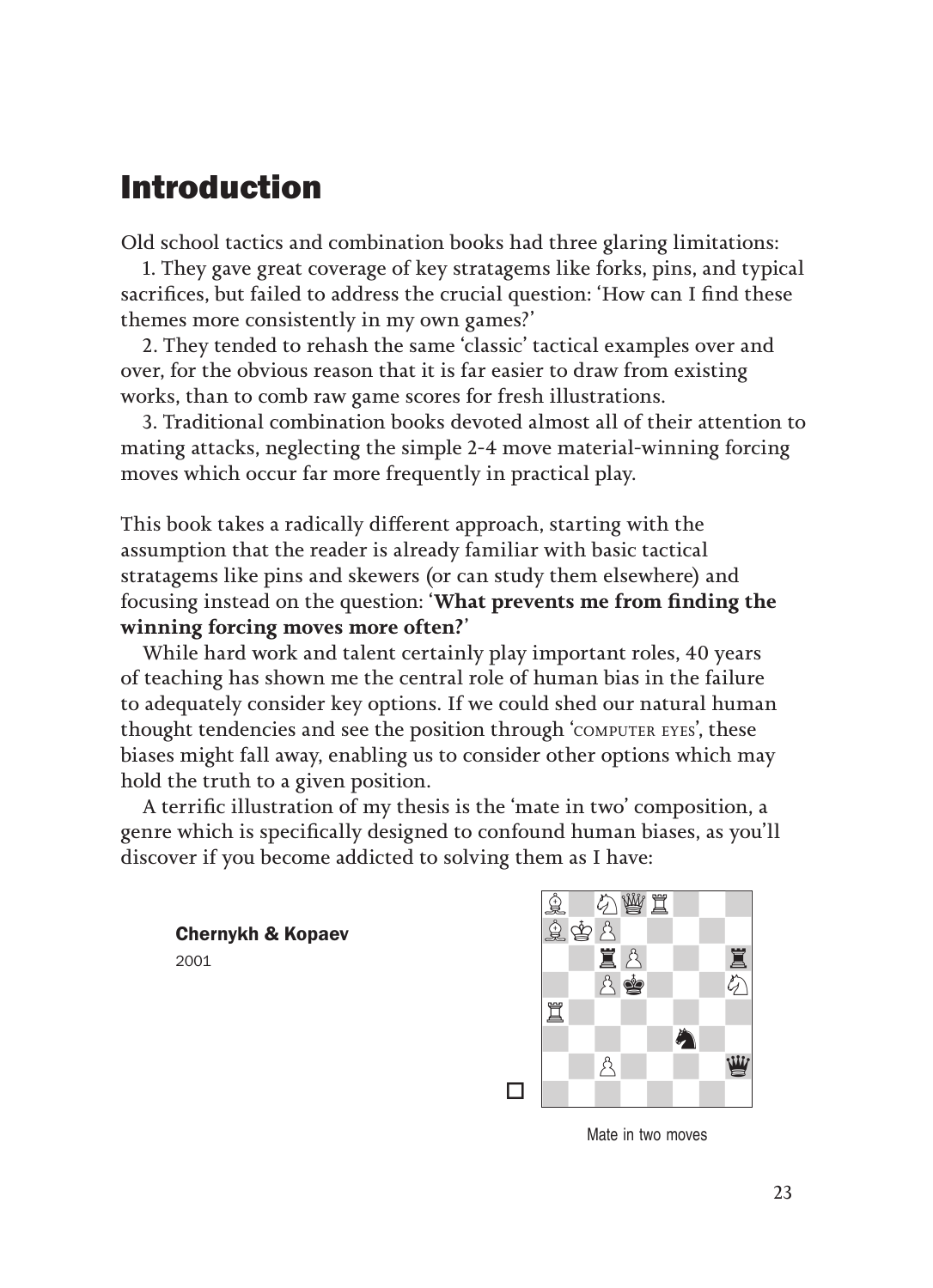After the key move **1. Welter**, threatening 2. We xc6# (not 1. We fold, threatening 2.c4#, which is 'cooked' by 2...♕e5!), Black has *nine* defenses, each of which is met by a different mating move! While strong computers would solve this problem with ease, let's face it, it's quite a struggle for us humans to visualize lines such as **1... Inxd6 2.** ∆f6# when the rook is pinned; **1... Wyxd6 2.** $\triangle$ f4# and now the queen is pinned; **1...** $\triangle$ d4 **2.c4**# when the knight now seals the king's egress to d4;  $1 \dots 2e5$  2. $\Diamond e7$ # when e5 is 'self-blocked'; or the 5 different mates resulting from each legal move of the c6-rook: 1...♖b6+ 2.♔xb6#; 1...♖a6 2.♔xa6#; 1...♖xc7+ 2.♔xc7#; 1...♖xc5 2.♘b6#; and finally, 1...♖cxd6 2.♔b8#. The rook is now pinned and can't block the bishop check.



Erenburg-Banusz Budapest 2004

Moving to the realm of practice, how many readers can honestly say that they would even consider the following mind-blowing 'quiet' forcing move?

## 1. @e6!! Ixf7 2. of 5! \$h8

The main line is 2...♘f4 3.♕e8+ ♖f8 4.♘e7+, mating, and 2...♕h8 3.♕xg6, threatening 4.♘h6+, is also utterly hopeless.

3.♕xf7 ♘f4 4.♘e7 1-0. A mating queen check follows.

## Defining 'Forcing moves'

Before we go further, it is very important that you understand precisely what I mean by the term 'forcing move'. Loosely defined terms lead to misconceptions and errors in thinking! So here it is:

**A forcing move is a move which limits the opponent's options by making a concrete threat, such as mate or win of material**. Many players think only of checks, captures, or flashy sacrifices when they hear this term. While checks and captures do tend to be forcing, frequently they are far from the most forcing choices.

Take, for instance, this position taken from a classic game between Mieses and Chigorin.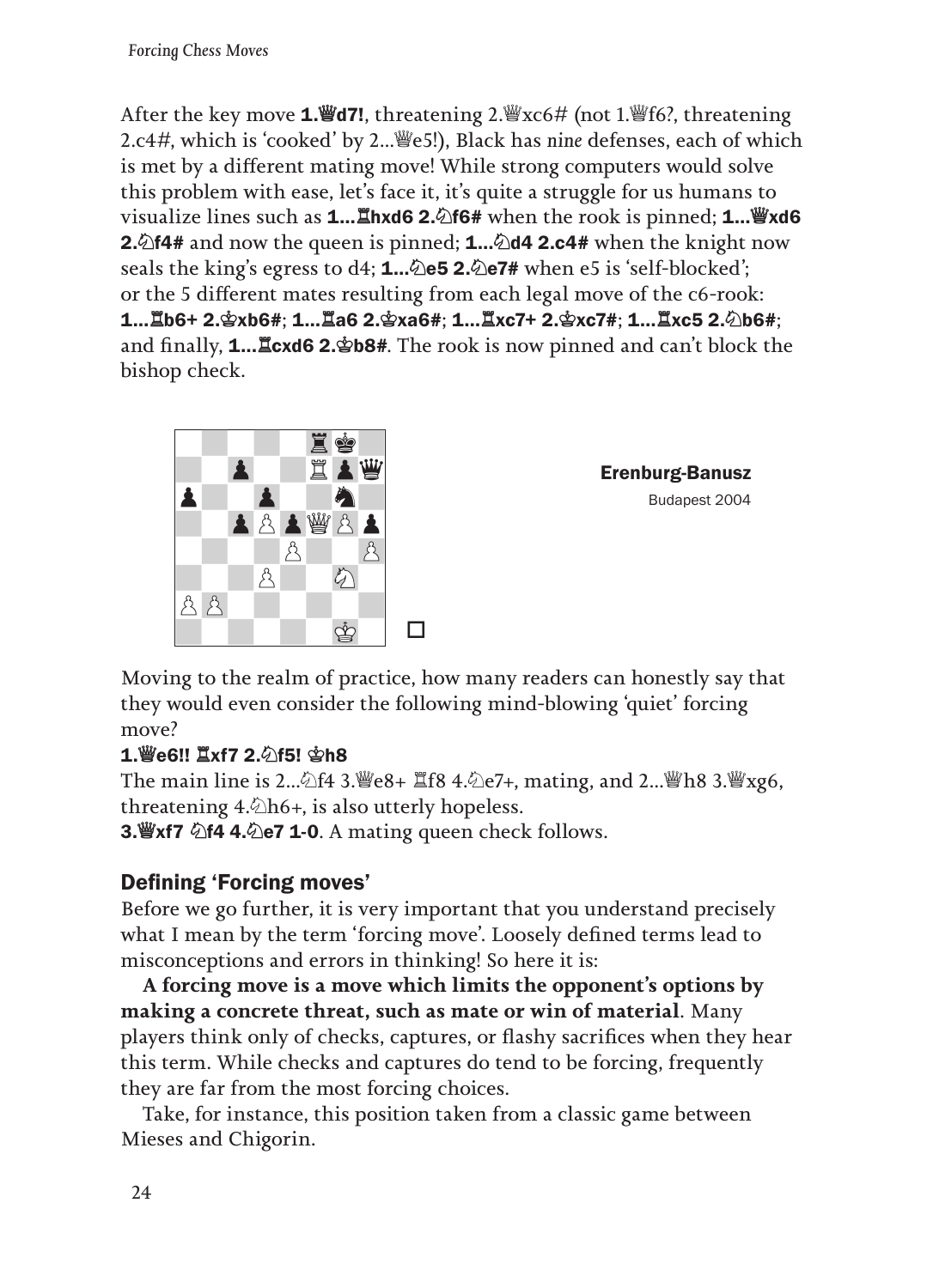#### Mieses-Chigorin (variation)

Hanover 1902



There are many checks and captures, but no move more forcing than 1.♗e5!, threatening double discovered mate via 2.♖b8# or 2.♖c7+ ♔b8 3.♖c8#. Absolutely forced is 1...♘xe5 when 2.♖xa7+ ♔b8 3.♖b7+ ♔c8 **4. b6#** follows.

The first step toward developing better calculation skills is to train yourself to **always analyze the most forcing moves first.** This is not because they are always best. The most forcing move may lose outright, and usually does! There are three compelling reasons why analyzing forcing moves first is necessary:

1. Forcing moves have the potential to transform the game, by leading to gain of material, checkmate, or other concrete gains. When they do work, they tend to work better and quicker than non-forcing options.

2. Analyzing the most forcing moves first saves precious time. If they work, there is no need to look any further! Countless winning positions have been squandered by players who wasted huge amounts of time examining obscure ideas, when a clearly decisive forcing move was available.

3. Forcing moves limit the opponent's options, and thereby reduce the risk of calculation errors. Fewer replies to calculate means less chance of slipping up, so all things being equal, the most forcing option is simplest and best.

A deep study of forcing moves is probably the single most important task toward achieving chess mastery, since doing so will do four wonderful things to improve your calculation skills:

1. Studying tactical positions promotes analytical precision. 'Close enough' won't do. This is exactly what you must strive for, to find more winning forcing moves in your own practice. Precise analysis wins games.

2. Tactical study helps you develop board sight, the ability to envision more clearly where all the pieces are, and what they are doing, at each step of every variation. This is not an issue for computers, who have the huge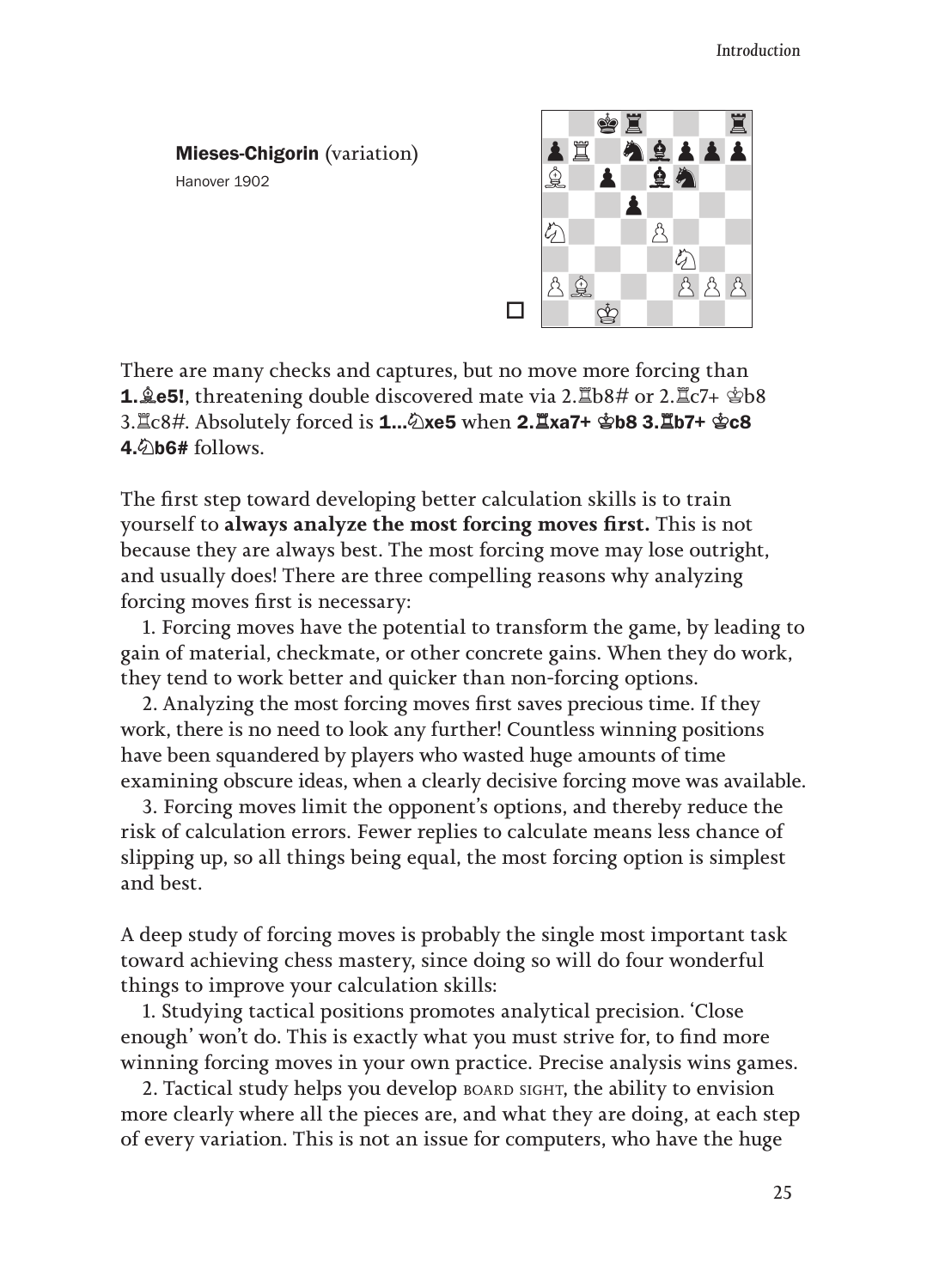practical advantage of perfect board sight, no matter how far ahead they are 'thinking'.

3. Studying composed problems and master tactics helps you overcome human bias and 'staleness' in your thinking. In problem solving, stereotyped, 'automatic' moves will get you nowhere fast!

4. Learning to relax and enjoy the slow process of discovering the answer (rather than kicking yourself in frustration!) will help you develop the important capacity to enjoy the challenge of calculating difficult variations. Yes, this is a capacity you can develop! As a young player with a 'positional bent', I had to learn to do so myself, and it is a must if you are to develop your tactical potential.

The first goal of any player aspiring to find more winning forcing moves in his/her games, should be to calculate *two moves ahead* with absolute precision. Two obstacles are false pride and shame! Somehow, players seem to believe that 'everyone else' can see two moves ahead with ease, and they're embarrassed to admit how difficult it may be for them. Most club players have a similar fallacy about opening preparation: they imagine that studying openings is the key to improvement, and that 'everyone else' knows their openings cold; while in reality 95% of club games are decided by who does a better job of calculating variations and avoiding blunders.

Seeing two moves ahead, consistently, with accuracy and perfect board sight, is a very difficult task for a human, and probably a sufficient achievement to allow you to perform at the candidate master level tactically. My peak FIDE rating was over 2400, yet I am not ashamed to admit that some particularly devilish mate-in-two problems have stumped me for as long as an hour!

#### Defining 'Computer eyes'

When I use the term 'computer eyes' in this book, I have two skills in mind, which computers excel at, and which we must learn from in order to maximize our chance of finding the correct forcing moves.

The first skill is brute force calculation, the ability to accurately analyze a series of forcing moves. The first two chapters are focused on helping you develop this skill, and it continues to be an important theme throughout the book.

The second skill is objectivity, the ability to find critical forcing moves which we tend to overlook due to human bias. Developing this skill will be the primary focus of the remaining chapters. Bias varies from person to person; unlike computers, each of us has different blind spots, or types of moves that tend to elude us.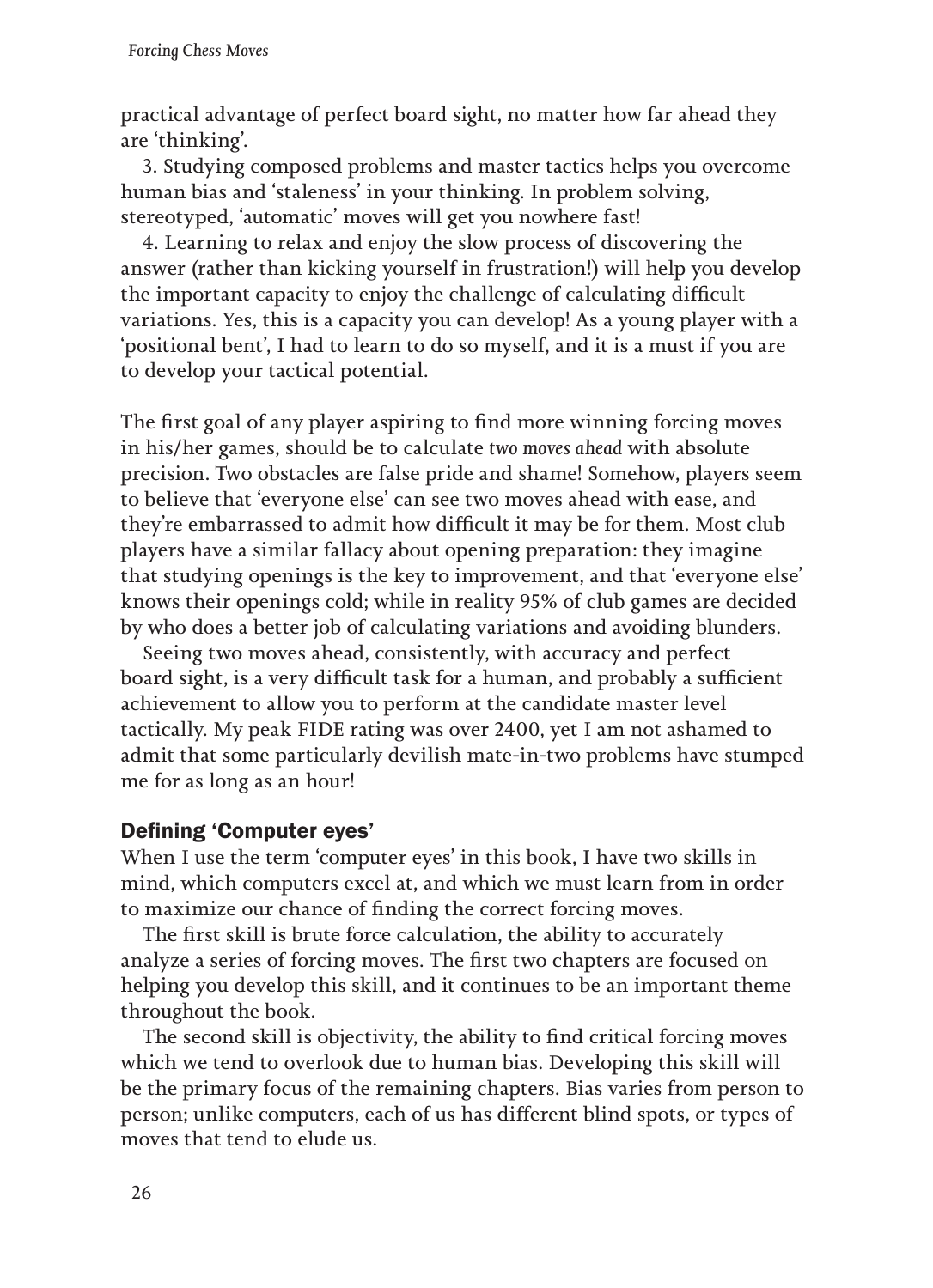The following encounter helped me bring this idea more into focus.

Hertan-Kelleher Cambridge 1994



Black, one of New England's most feared attacking masters, lost quickly after **1.... e4?? 2. g5!** and the pawns crash through after 2...fxg5 3. gxg5 or 2...♔d5 3.♔h5 and 4.♗h6.

More refined is the waiting move 1...♔d4?!, but it transpires that White can still win by one tempo: 2.♔h5 ♔e4 3.♗g5 ♔xf5 4.♗h6 ♗h8 5.♗f8! ♔xf4 6.♔h6 f5 7.♗g7 ♗xg7+ 8.♔xg7 ♔e3 9.♔h7 f4 10.g7 f3 11.g8♕ f2 12.♕c4. So is Black lost? Well, no. It turns out that there is a miracle draw:

1...♔d6!! 2.♔h5 ♔e7 3.♗g5 fxg5 4.fxg5 ♔f8! 5.f6 ♔g8!!

The shocking point: on 6.fxg7, 6...♔xg7 wins the g6-pawn with a book draw.

## 6.♔g4 ♗f8 7.♔f5 ♗b4

And White can't break the blockade, since 8.g7  $\mathbf{\hat{\Phi}}$ f7 9.g6+  $\mathbf{\hat{\Phi}}$ g8 10. $\mathbf{\hat{\Phi}}$ e6 ♗a3 leads nowhere.

What struck me about this game was not Black's failure to find these variations, which were after all so deep that few GM's would foresee them, but rather Kelleher's candid admission afterwards: 'I would never consider the move 1...♔d6; it's too passive.' While a computer would have used brute force calculation to find the draw, a strong master had failed to even consider the strongest forcing move due to human bias! If this was true for Kelleher, how much more true must it be for the average club player!

In the pages of this book, you will find hundreds of opportunities to understand, and move beyond, typical human bias. Once you have digested these positions carefully, your newfound 'computer eyes' will help you discover many winning forcing moves which might have escaped your consideration in the past.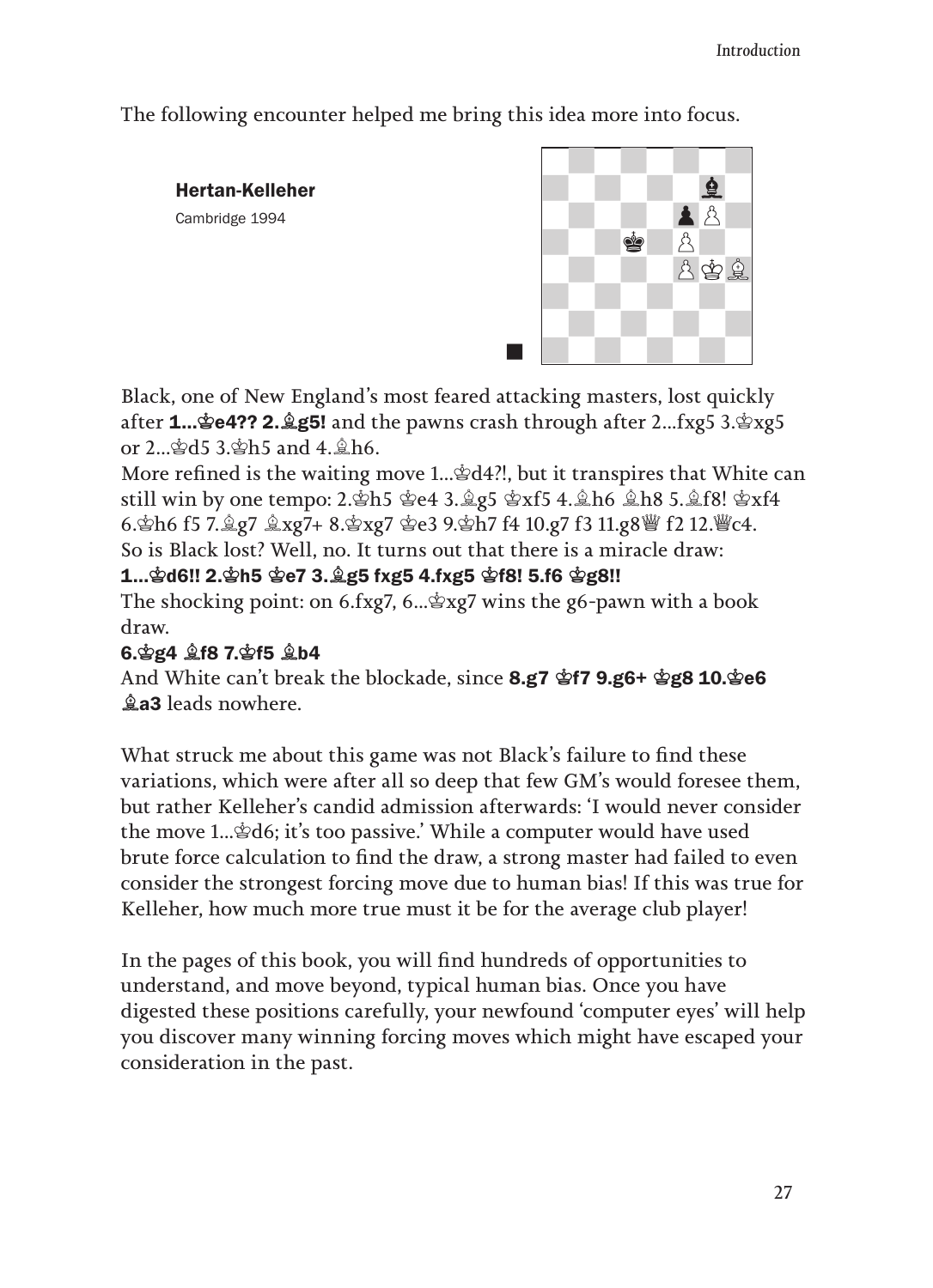# How to use this book

To get the most from this book, I would recommend the following approach: the first time through, play through every variation of each example until you feel that you understand it perfectly. While the positions are selected to be challenging and stimulating even to masters, the variations are analyzed and explained at a level that club players should be able to follow. By completely understanding each solution, you will develop your 'computer eyes', by seeing how the type of 'human bias' covered in each chapter occurs in practice, and learning to develop an eye for the types of forcing moves you tend to overlook.

If you are absolutely stumped by a position even after playing through all the lines, put it aside for awhile and try to come back to it with a fresh head (my preferred method for solving difficult compositions). Save your 'solving' skills for the illustrative exercises at the end of each chapter.

In order to simplify the presentation of the text, I have chosen to use the convention '**1-0**' or '**0-1**', to signify that White or Black obtains a winning advantage at the end of each fragment. To maximize comprehension, the main line given in the solution represents the clearest or most thematically important demonstration of the winning forcing move, not necessarily the game continuation.

A white square accompanying a diagram indicates that White is to move; and a dark square means that Black is to move.

To distinguish the examples in the 'Study material' part of every chapter from the 'Exercises' part, I have provided the numbers of the former with the prefix 'FCM' (i.e. 'Forcing Chess Moves') and those of the latter with the prefix 'Ex'.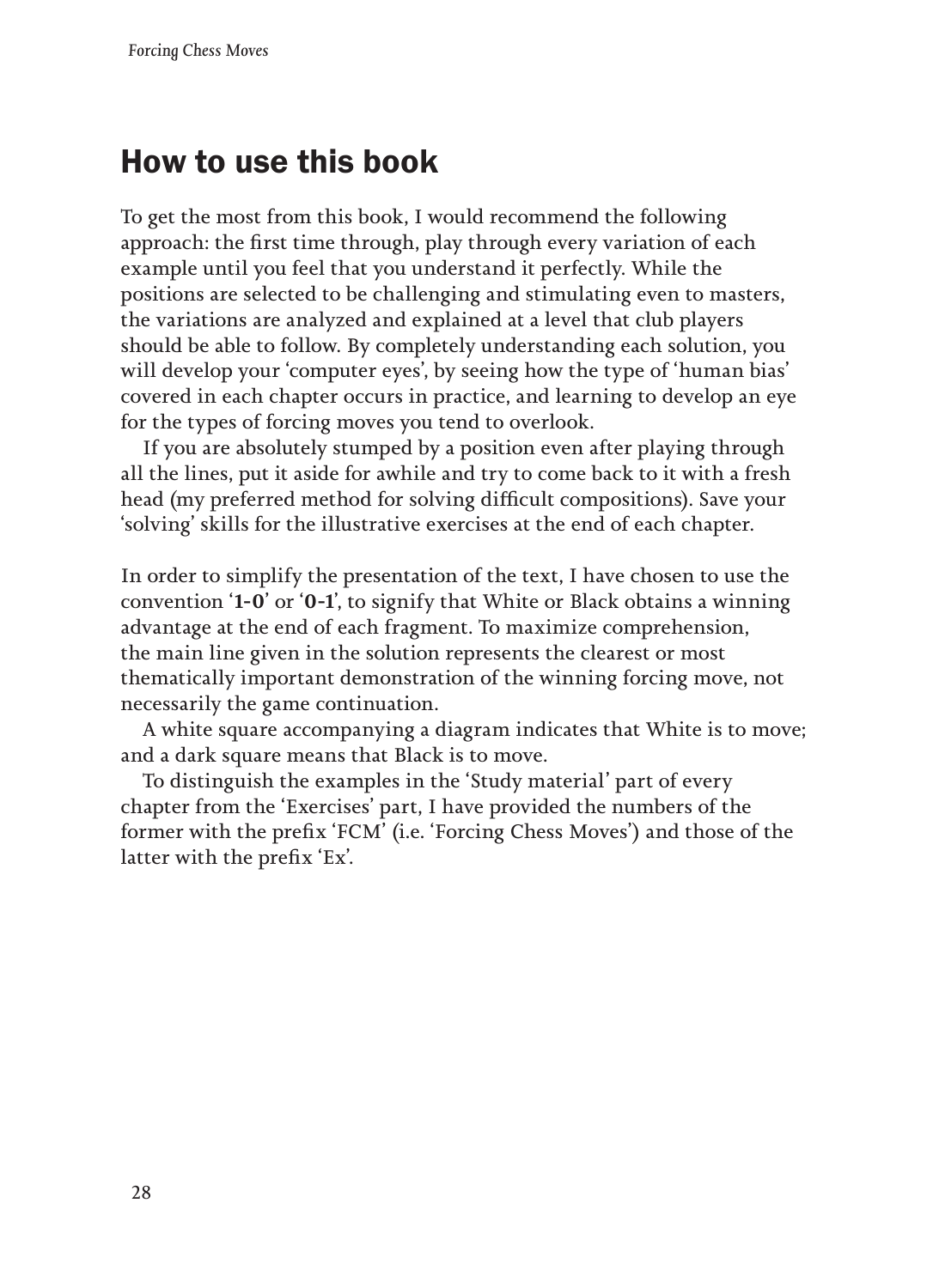#### CHAPTER 3

# Brute Force combinations

## Study material

In the introduction, we defined the two core aspects of developing powerful computer eyes. The first task was accurate brute force analysis of variations, and the second was overcoming human bias in order to become more objective, and creative, in our ability to find unusual winning forcing moves.

The term 'brute force' refers to the way machines 'think'. While computers analyze scores of variations and then try to draw conclusions, humans have a tendency to conceptualize positions first, with concepts like 'weak pawn', 'open file', 'better development', etc. This is natural and okay, but the problem comes when we make decisions based on such generalizations, without first testing their validity with concrete analysis. Developing computer eyes means learning to analyze essential forcing moves first, and always basing our final decisions on well-considered analysis.

When the supercomputer Hydra crushed the incredibly strong English GM Michael Adams in a 2005 match, an age-old debate was put to rest. Many had believed that positional judgment or 'grandmaster intuition' could overcome brute force calculation of scads of variations, but we now know that accurate brute force analysis is the single most important chess skill.

In Chapters 1 and 2 we began by training your computer eyes to become aware of recurring stock sacrifices, helping you recognize critical attacking positions and get in the habit of examining the most forcing moves first. At the same time, we began to examine the crucial role of brute force analysis and creativity in unearthing these powerful combinations. Having gained a basic knowledge of stock themes, you are now ready to learn how to better calculate the original, uncharted 'bread and butter' situations which occur most often in tournament play.

Even 'straightforward' brute force variations can be very difficult to calculate accurately, because this analysis requires three essential skills:

1. Accurate 'board sight' – the ability to correctly envision where the pieces are, and what they can do, even deep in the midst of a long calculation.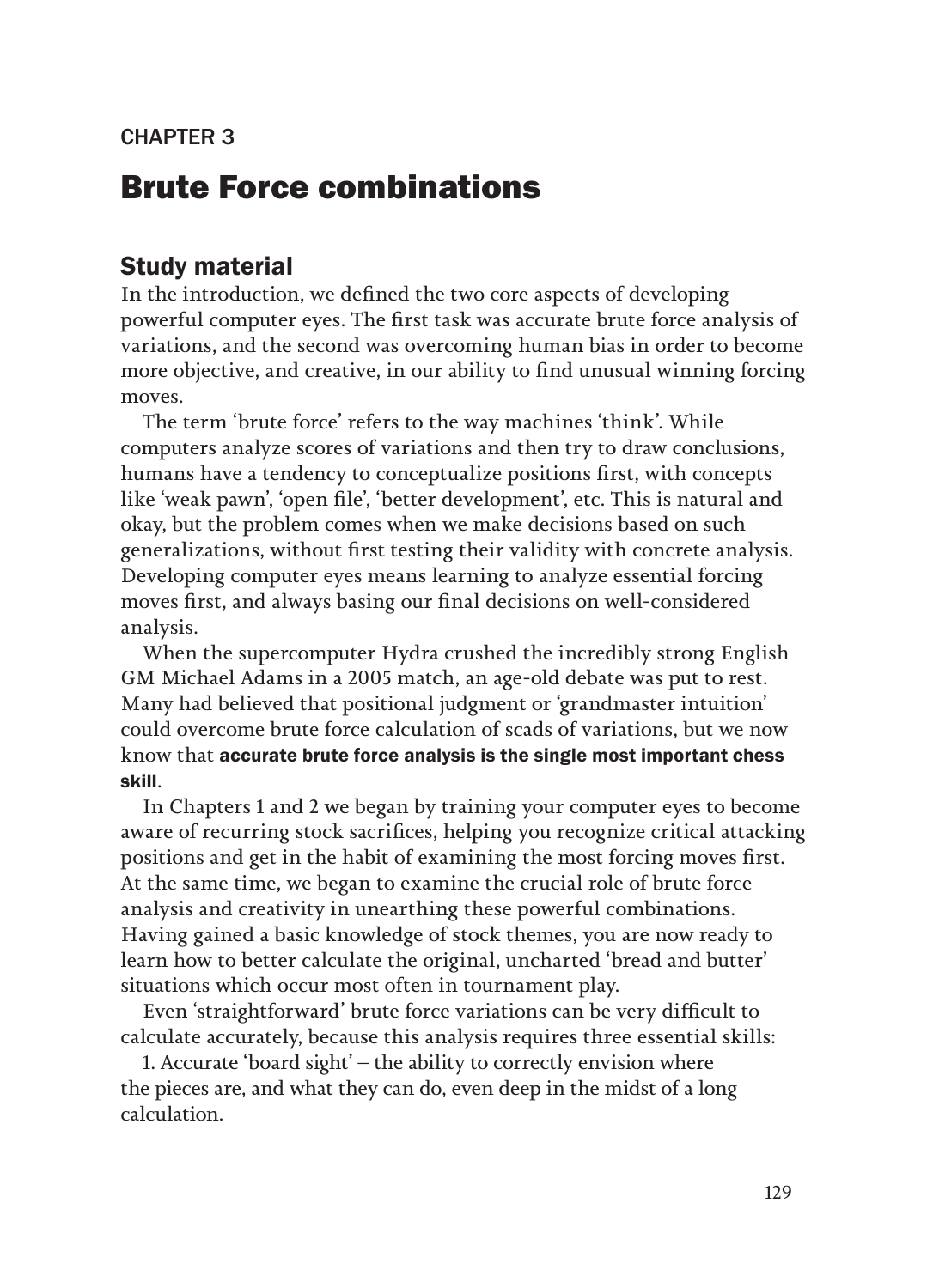2. Accurate 'selection' – the ability to hone in on the key options, and avoid two key pitfalls at the opposite ends of the spectrum: failure to consider unexpected, but crucial ideas; or wasting huge amounts of time analyzing 'dead ends'.

3. The raw ability and effort needed to calculate variations. Fortunately, these skills can be developed through practice, problemsolving, the study of master games, and by gaining a deeper understanding of forcing moves.

In this chapter we examine three types of brute force combinations:

#### A) 'Bread and Butter' Brute Force combinations

Most tactics books concentrate only on mating positions like the stock forcing moves found in Chapter 2. But these positions are relatively unusual in club play, compared with 'bread and butter' tactics: 2-4 move deep combinations winning material. Some of these combinations may utilize stock ideas in one or two side variations, but the primary focus is on accurate brute force calculation.

#### B) Mating and 'Hybrid' Brute Force combinations

This section is devoted to mating combinations which are too unique, or require too much original brute force analysis, to be considered 'stock' ideas; and 'hybrid' sequences in which both mate and/or win of material figure in the calculation of different variations.

#### C) Promotion-based Brute Force combinations

Combinations involving actual pawn promotion, or the achievement of mate or material gain via the threat of promotion, could constitute a worthwhile book by themselves. A strong awareness of these motifs is certainly a key aspect of developing your computer eyes, and we will revisit them many times, as they relate to different chapters of the book.

# A) 'Bread and Butter' Brute Force combinations



FCM 3.1 Karthikeyan-Vachier-Lagrave Gibraltar 2019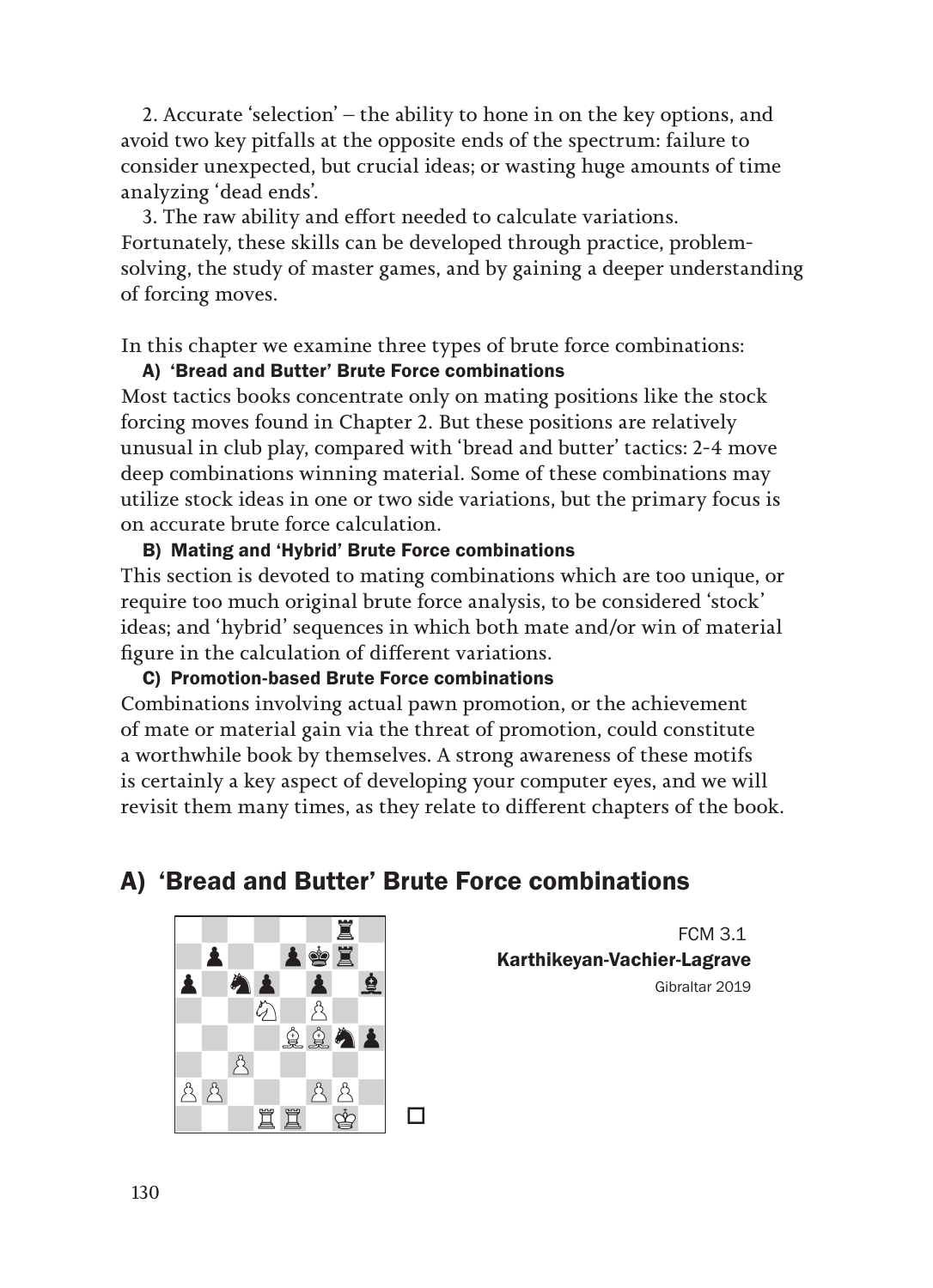The critical position has arrived in this tense queenless middlegame. White is clearly better after 1.♗xh6 ♘xh6 2.♘f4 ♖b8, but as a practical matter he must calculate a long forcing sequence which may knock off his famous opponent decisively:

### 1.f3! ♗xf4

The other messy try also required bold calculation: 1... $\Diamond$ ge5!? 2. $\Diamond$ xh6 ♖xg2+ 3.♔h1! (surprisingly 3.♔f1 only draws: 3...♖g1+ 4.♔e2 ♖1g2+ 4.♔e3 ♘c4+ with a perpetual) 3...♖2g3! (threatening mate; inadequate is 3...♖xb2 4.♖b1 ♖xa2 5.♘c7! with the crushing fork threat 6.♗d5+) 4.♘f4! (better than 4.♗f4 ♖h3+ and 5...♘xf3) 4...♖h8 5.♘h5 ♘xf3 6.♘xg3 ♘xe1 7.♘e2, winning.

#### 2.♘xf4 ♘ge5 3.♗d5+ ♔e8 4.♗xg8 ♘xf3+ 5.♔f2 ♘xe1 6.♗d5!

White had to visualize all this, as well as Black's last-ditch next move, to choose the right line. If 6...♘c2 7.♘g6! snuffs out all counterplay before corralling the knight with ♖c1.

6...♖g5 7.♔xe1 ♖xf5 8.♘g6 and 1-0.

Similarly here, evaluation of the critical position turns on a brute force shot.

FCM 3.2 Gostisa-Robatsch Ptuj 1995



If Black had one more move, he could establish a fortress with ...♖g6 or even take the initiative with ...g5-g4. But White strikes first, destroying the integrity of Black's set-up:

#### 1. 2xe5! dxe5

White has a solid extra pawn and more after 1...♖h8 2.♖f1, while on 1...g4, 2.♕f4! gxh3 3.♖f1 is very strong.

#### 2.d6+! ♔xd6

2...♔e6 3.♕f5+.

3.♕xf6+ ♗e6 4.♘f3 Black is in tatters: 1-0.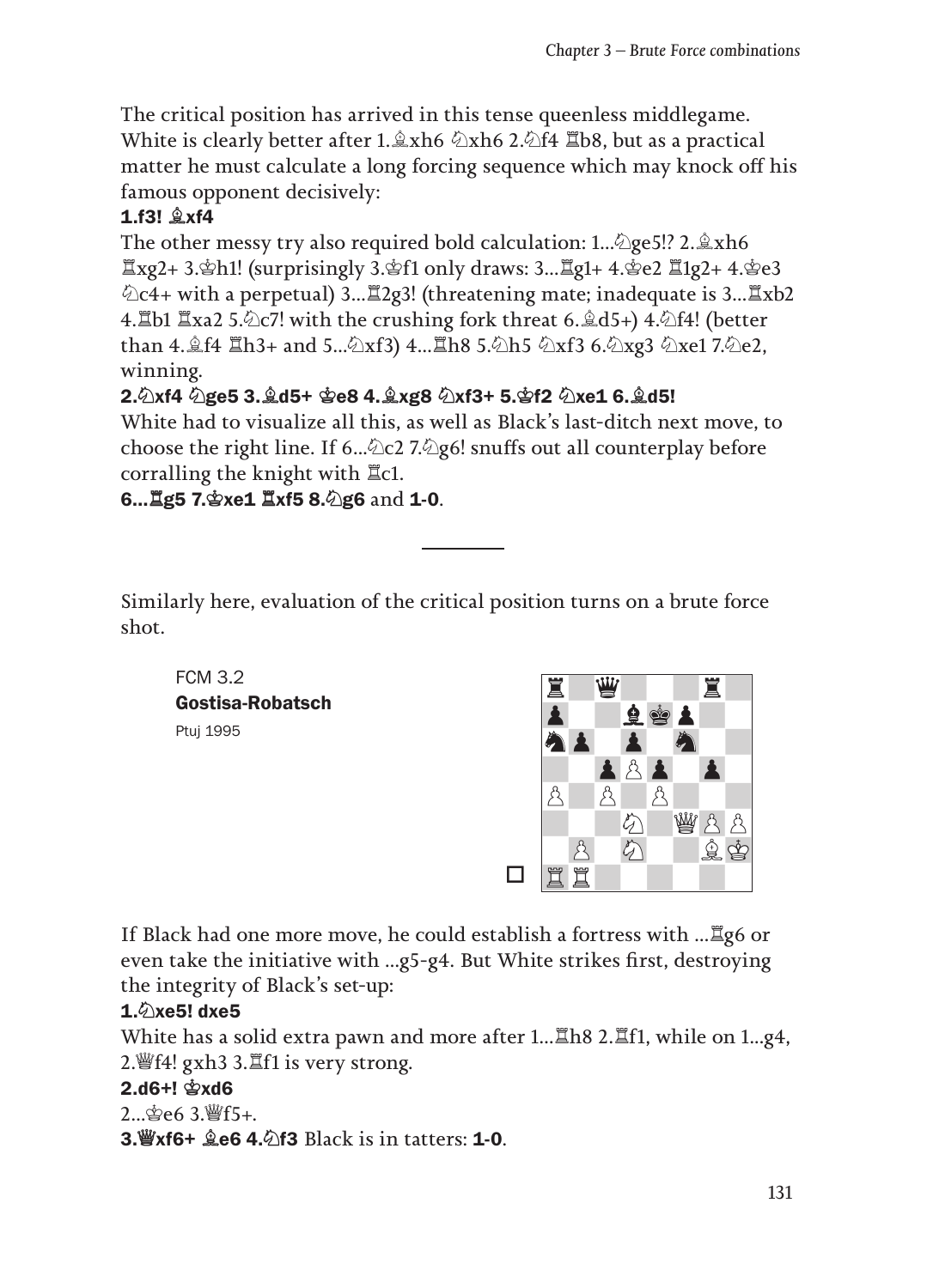In messy, wildly complicated positions the only way to deduce that a position is 'critical' is often to find the winning line! In tactical minefields, every position is essentially critical:



FCM 3.3 Short-Zagrebelny Dhaka 1999

The old coffee-house saying 'Always check, it might be mate!' could be usefully amended as follows: 'When many checks are available, computer eyes carefully calculate each one, mining every line for potentially winning brute force sequences'.

Four succinct and accurate checks bring home the point here:

### 1.♕g8+ ♔e7 2.♖g7+

The quickest and most efficient, although here or on the next move, 2/3.♖e1+ would also have won.

2...♘f7 3.♖xf7+! ♕xf7 4.d6+ Prying king from queen – 4...♔e6 5.♖e1+; 1-0.

Even in relatively 'simple' positions, calculating one move deeper or more precisely often makes the difference:



FCM 3.4 Ehlvest-Golod Chicago 2004

## 1.♖c1! ♕a5

Everything loses, e.g. 1...♕d4 2.♗f5! ♕xd6 3.exd6, winning the exchange, or 1...♕b2 2.♗f5 ♖fd8 3.♖xc6! or also 3.♗xc8! ♖xc6 4.exd6, always exploiting the weak back rank.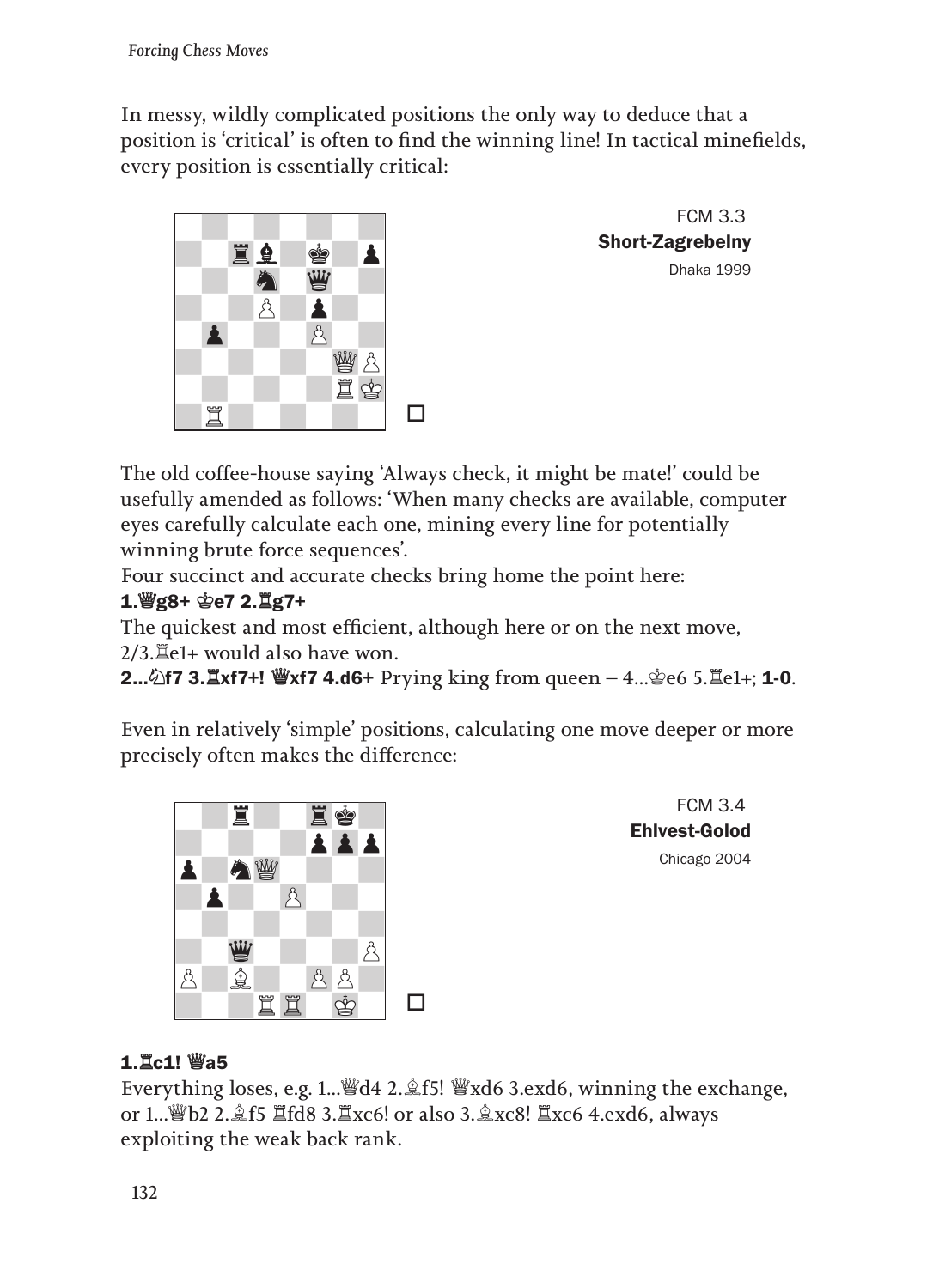## 2.♗f5 ♖c7

On 2...♖fd8 3.♗xc8 the two rooks and passer dominate the queen. Accurate brute force analysis has now forced Black to allow a winning stock blow:

3.♗xh7+ Picking off the ♖f8. Slightly simpler was 3.♗e4!. 1-0

FCM 3.5 Nunn-Xie Jun San Francisco 1995



White plays two 100% forcing moves and calculates them through to material gain:

## 1.♗xe4! ♕xe4 2.♗g5! ♕b7 3.♘xf7! ♔xf7

Other captures (3...♗xg5 4.♘xg5; 3...♗xf7 4.♖xe7) lose a pawn and the initiative.

#### 4.♕h5+ ♔g8 5.♖xe6 ♖c5 6.h4 h6

Black strives for play rather than accepting a technically lost position. But, as so often, her activity hastens the end. Bad were 6...♗xg5? 7.♖e8+ and 6... g6 7.♖xg6+!.

## 7.♖xh6! gxh6 8.♕g6+ ♔h8 9.♕xh6+ ♔g8 10.♕e6+ ♔f8

Else  $11.\n$ gxe $7+$  wins.

11.♗h6+ ♔e8 12.♖d1! 1-0. Capping a great performance with a crushing quiet move, preparing 13.♕g8+. In such complex positions, brute force vision rules.

FCM 3.6 Kasparov-Short Sarajevo 1999

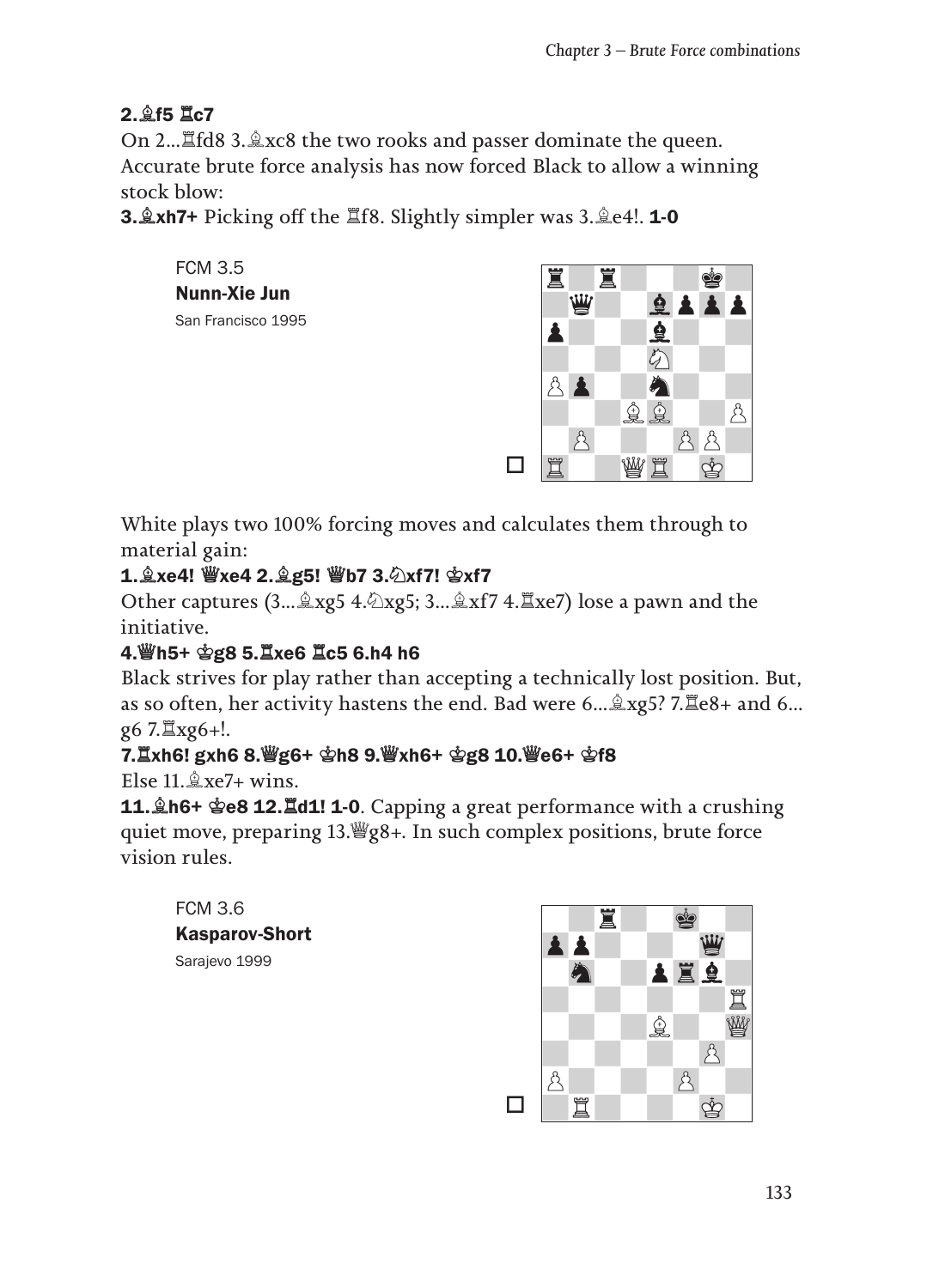Like with his 'Great Predecessor' Bobby Fischer, Kasparov's deadly and penetrating brute force calculation elevated him a notch above his peers: 1.♖h8+ ♔f7 2.♖xc8 ♘xc8 3.♖xb7+ ♘e7 4.♗xg6+ ♕xg6

4...♔xg6 loses to 5.♕g4+ ♔h7 6.♕xg7+. 5.♕b4 1-0

'Selection' of the right options was straightforward, as each move was extremely forcing; but the calculative skill and board sight required to assess White's piece-down position are the very essence of computer eyes.



FCM 3.7 Alatortsev-Boleslavsky Moscow 1950

Black is able to parlay a fleeting advantage in activity into a stunning brute force win:

## 1...♗h3! 2.f4!

The natural 2. $\Xi$ fe1 fails to 2... $\Xi$ xf2! 3. $\Delta$ xf2  $\Xi$ e3.

#### 2...♗xf1!!

Since on 2...♕c5 3.♖f2 holds, Black had to seek a creative solution, retaining the initiative.

#### 3.fxg5 ♖xe2 4.♕c3 ♗g2! 5.♕d3

There is no time for 5.♖e1 ♗h3! and, at the right moment, ...♖xe1+ and ...♖f1+! with a winning ending.

#### 5...♗f3!

Not 5...♖ff2 6.♖e1!.

## 6.♖f1

White has no good answer to 6...♖g2+, e.g. 6.♔f1 ♖xh2; or 6.♕d4 ♖g2+ 7.♔f1 c5 8.♕xd6 ♗c6+ 9.♔e1 ♖g1+ 10.♔e2 ♖xa1 11.♕e6+ ♖f7.

#### 6...♖g2+ 7.♔h1 ♗c6!

A beautiful quiet forcing move; not 7...♖d2? 8.♖xf3 with drawing chances. 8.♖xf8+ ♔xf8 9.♕f1+ ♖f2+ 0-1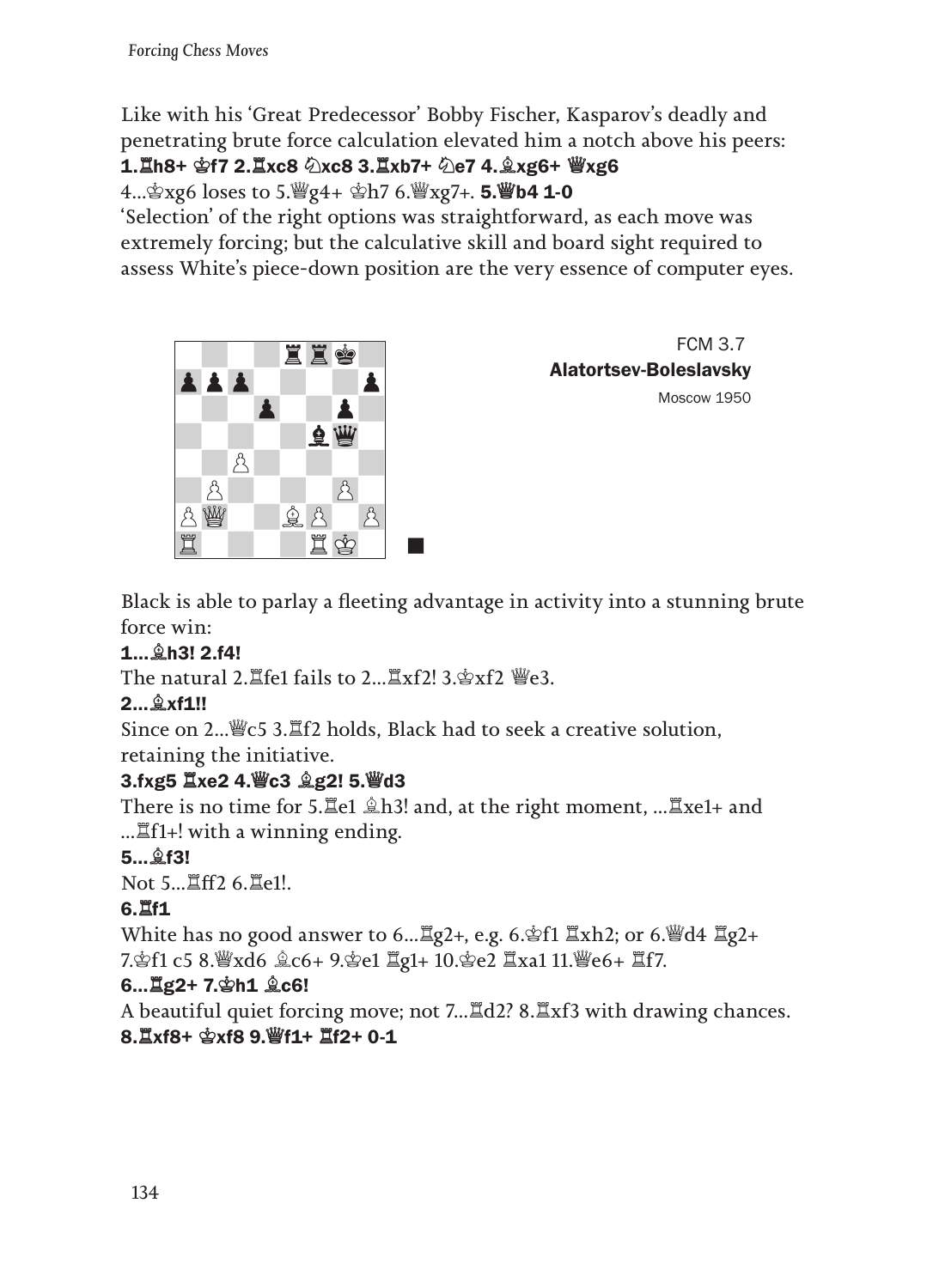FCM 3.8 Charbonneau-Tyomkin Montreal 2004



Again, a well calculated checking sequence brings home the bacon: 1.♖g8+ ♗e8

If 1...♔d7 2.♖d8+ skewers the rook.

#### 2.♕c3+! ♔d7

Black probably intended 2...♔b8, but then comes the surprising brute force line 3.♕c7+ ♔a7 4.c4! ♕c6 5.c5! followed by 6.♕b6+!, winning a piece.

#### 3.♕c7+ ♔e6 4.♕e5+! ♕xe5 5.♖xe8+

A decisive zwischenzug.

5...♔f5 6.fxe5! e3 7.♖e7 1-0 White wins easily after 7...e2 8.♖xf7+.





With major pieces roaming the board and the enemy king exposed, a series of queen checks is often (though not always!) decisive:

#### 1.♖xc4! ♘xc4 2.♕b8+ ♔e7 3.♕b7+ ♔f6

3...♔e8 4.♕d7.

4.♕xf3+ ♔e7

4... $\dot{\mathscr{Q}}g7$  is met by 5. $\mathscr{Q}q4+$  (but not 5. $\mathscr{Z}c1 \otimes e5!$ ).

5.♖c1 1-0 Now 5...♘e5 fails to 6.♕b7+ and after 5...♕d5 the endgame will be a dead loss. A quicker win, by the way, could have been achieved by 5.♗xc4! ♕xc4 6.♕a3+ ♔e8 7.♖c1.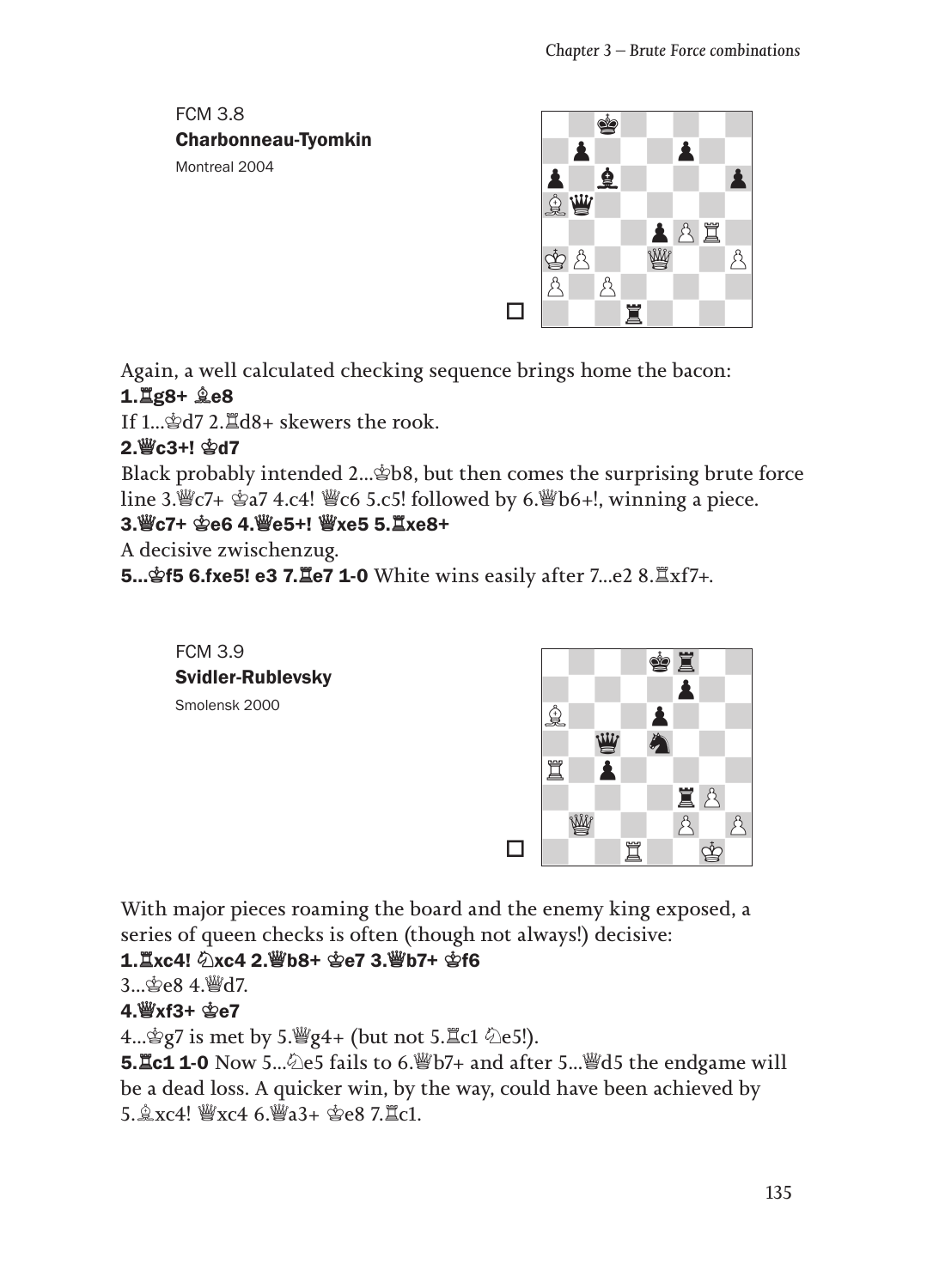A crucial function of computer eyes is that they enable you to know when to switch from a positional struggle to the complications of a tactical fray. Lesser players often back off in critical positions, rather than developing the confidence and work ethic to accurately assess messy tactics which may lead to victory:



FCM 3.10 Mokry-Stocek Czechia 1994

White sees through the illusion of the 'rock solid'  $\Diamond$ e4 and accurately navigates Black's scary-looking desperation tries. Computer eyes don't fear ghosts, but insist on exposing them to the light of analysis!

1.axb5 axb5 2.♖xa8 ♖xa8 3.♘xb5! ♘xb5 4.♕xe4! ♖a2

Very scary, but winning for White was 4...dxe4 5.♖xd7 exf3 6.♗xb5 ♖a1+ 7.♔f2 fxg2 8.♔e2!.

5.♕c2 (not 5.♕b1? ♘xc3) with a good extra pawn: 1-0.

Always examine the forcing option first, even in the opening!



FCM 3.11 Mohr-Atlas Ptuj 1995

1.♗xd6! ♗xd6 2.♘db5 axb5 3.♘xb5 ♗xg2 4.♘xc7+ ♗xc7 5.♔xg2 1-0

I am reminded of a miniature from earlier in my career: **1.c4 c5 2.**2f**3** 2f6 3.d4 cxd4 4.♘xd4 e5 5.♘b5 d5 6.cxd5 ♗c5 7.d6!? ♘e4 8.e3 ♘xd6?? Black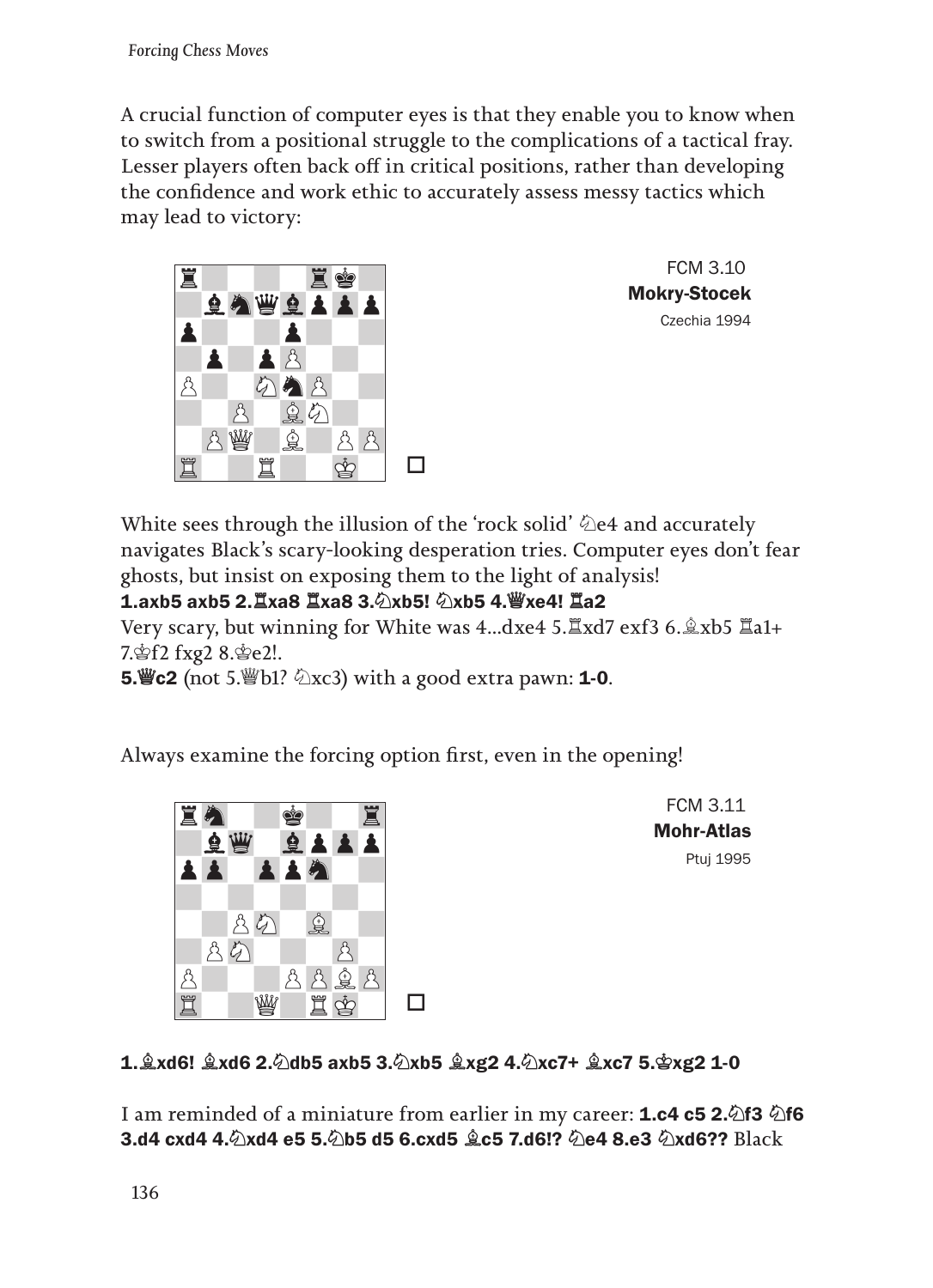could have tried the interesting sac 8...0-0!? 9.♘c7 ♗xd6 10.♘xa8 ♗b4+ 11.♗d2 (11.♘d2 ♗f5 or even 11...♘c6!?) 11...♕h4.

FCM 3.12 Hertan-Rohde New York 1984



But what could be wrong with this normal move, regaining the pawn? I didn't know the answer, but instead of playing routinely, I took one more look around for forcing moves and discovered a screamer:

#### 9.♕d5!

Wriggle and squirm as he may, Black will lose the e-pawn with check, with an awful position. One problem is that White recaptures with check after 9...♘xb5; another is that the ♘d6 is loose after 9...♗b4+ 10.♗d2 ♗xd2+ 11. $\&$ xd2. **1-0**, shortly.





Black had counted on ...♕c4, but computer eyes found a brute force refutation:

#### 1.♖c1! ♕xc1

The cute point is 1...♕xd3 2.♖xc8+ ♔h7 3.♗c2, regaining the queen with interest.

#### 2.♗xc1 ♖xc1 3.d6 ♘d7 4.♔g2 ♗f6 5.♗c2 g6

Black is down material, but will also get reamed on the light squares near the king.

6.♗b3 ♔g7 7.♕d5 1-0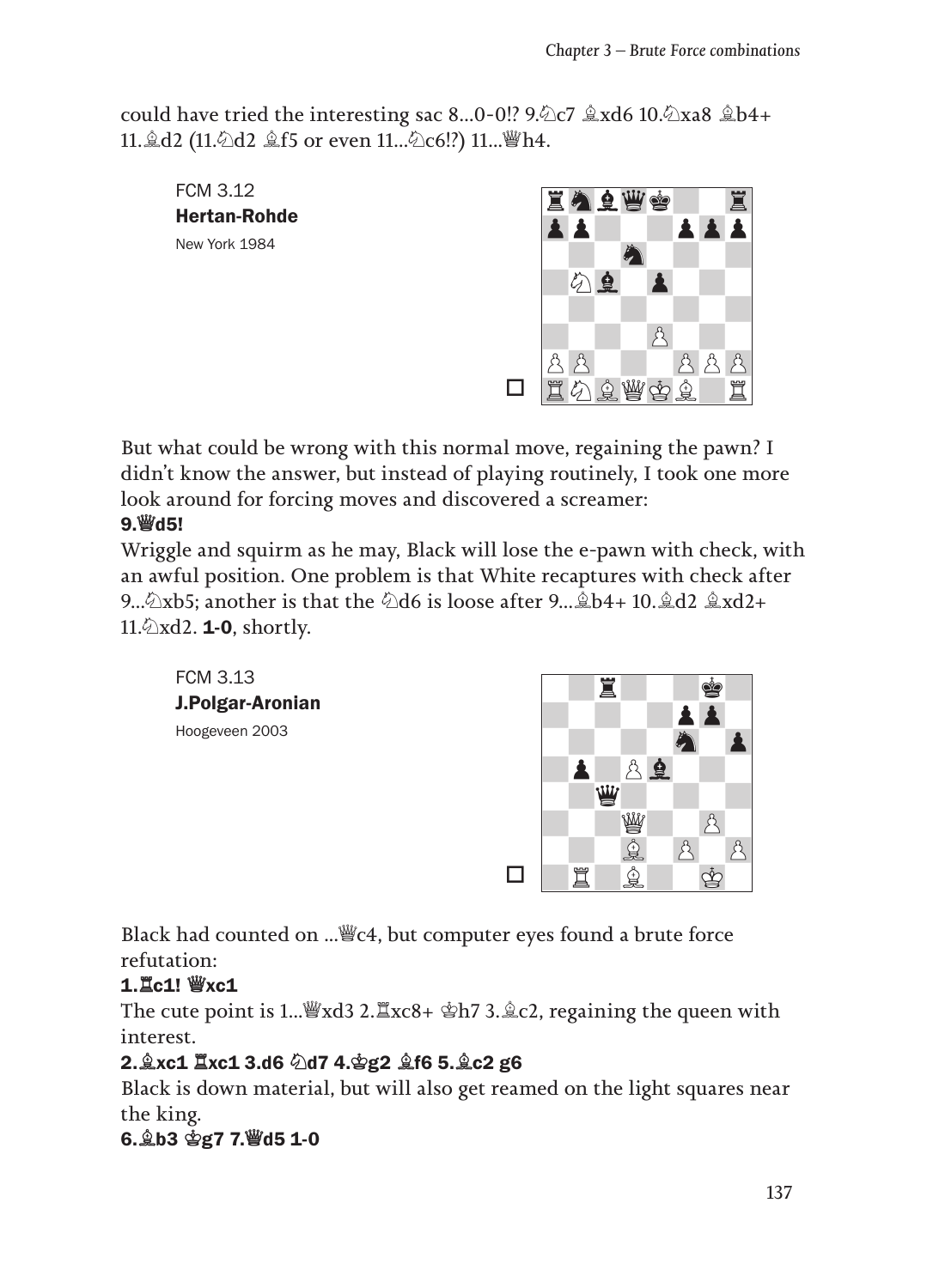

FCM 3.14 Kramnik-Hübner Dortmund 2000

White obviously has a lot of pressure for the pawn, but can he overwhelm Black's fortress in this critical position? Again, the brute force answer is 'yes'.

## 1. 2xf5!

1.♗c4! was also very strong, but White has correctly calculated that he can already initiate winning tactics.

## 1...exf5

The opening of the a2-g8 diagonal now becomes decisive. But Black had no answer to the brutal threats on h6 or g7, e.g. 1...۞xd3 2.۞h6+ ញ68 3.♘xf7 ♘xe5 (3...♘xe1 4.♕xg7+) 4.♘xe5 winning. Accurate envisioning of such tangled lines is much easier said than done, and is really the key to becoming a feared tactician. For most of us, it requires hard work and determination!

## $2. \&c4! \&c56$

Or 2...f4 3.♕f3.

3.♗c7! 1-0 The devastating point is revealed – the ♗e7 falls. After 3...♘xh5 4.♗xb6 ♘xg3 5.♖xe7! the walls cave in.



FCM 3.15 Dreev-Cifuentes Parada Wijk aan Zee 1995

A bread and butter tactic tips the scales, before Black can plug holes with  $1...$  $\&$ d5.

#### 1. Xd6! 響xd6 2. 企e4 響e5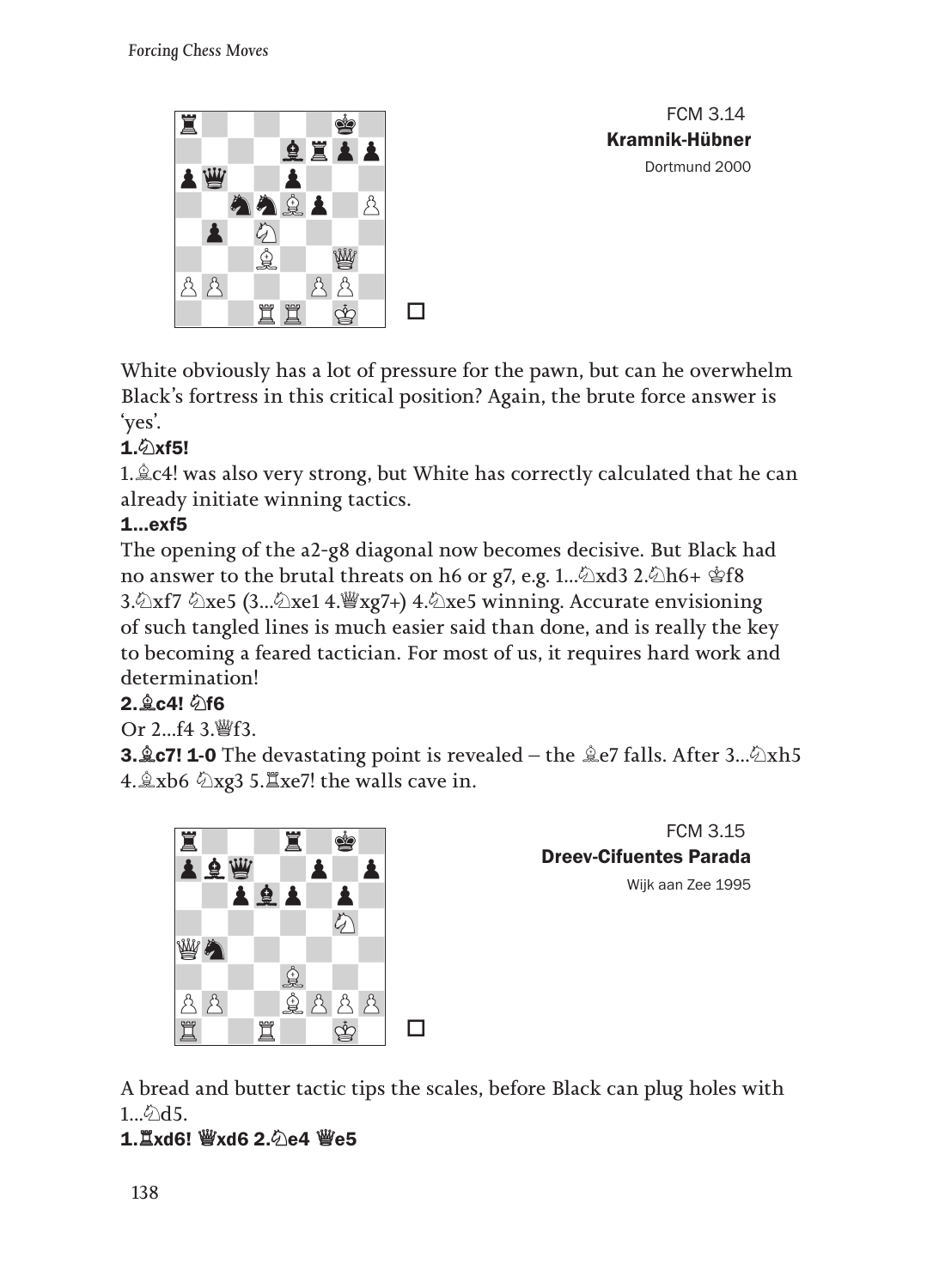Or  $2.$   $\frac{\omega}{2}$ e7  $3.$   $\frac{\omega}{2}$ c5.

3.♕xb4 With a rook for two strong minor pieces, the position is resignable amongst strong players: **1-0**.

A great many attacks are based on fleeting advantages, such as a preponderance of force in the attacking zone (a 'time' advantage or initiative), as opposed to structural edges. These positions demand energetic forcing moves before the opponent can consolidate.





### 1.♘xe6! fxe6 2.♕xe6+ ♖f7

More resilient was 2...♔h8 3.♗xe7 ♗xg2+!? 4.♔xg2 ♘f4+ 5.♔g3 ♘xe6 6.♗xc5 ♘xc5, though White will be a healthy pawn up in the endgame. 3.♗xg6 hxg6 3...♕xg5 4.♗xf7+ ♔h8 5.f3.

#### 4.♗xe7 ♕b5!

In desperate times, strong opponents are very dangerous. Computer eyes must anticipate their last-ditch attempts to complicate!

#### 5.c4! ♕xb2 6.♕d7!

A surprising twist; the bishop is tracked down in the open, while the attack 6...♖xf2 is bashed by 7.♕e6+ ♔h8 8.♖h3. Quite hard to foresee! 6...♖b8 7.♕c7 1-0

FCM 3.17 Keres-Sliwa Gothenburg 1955

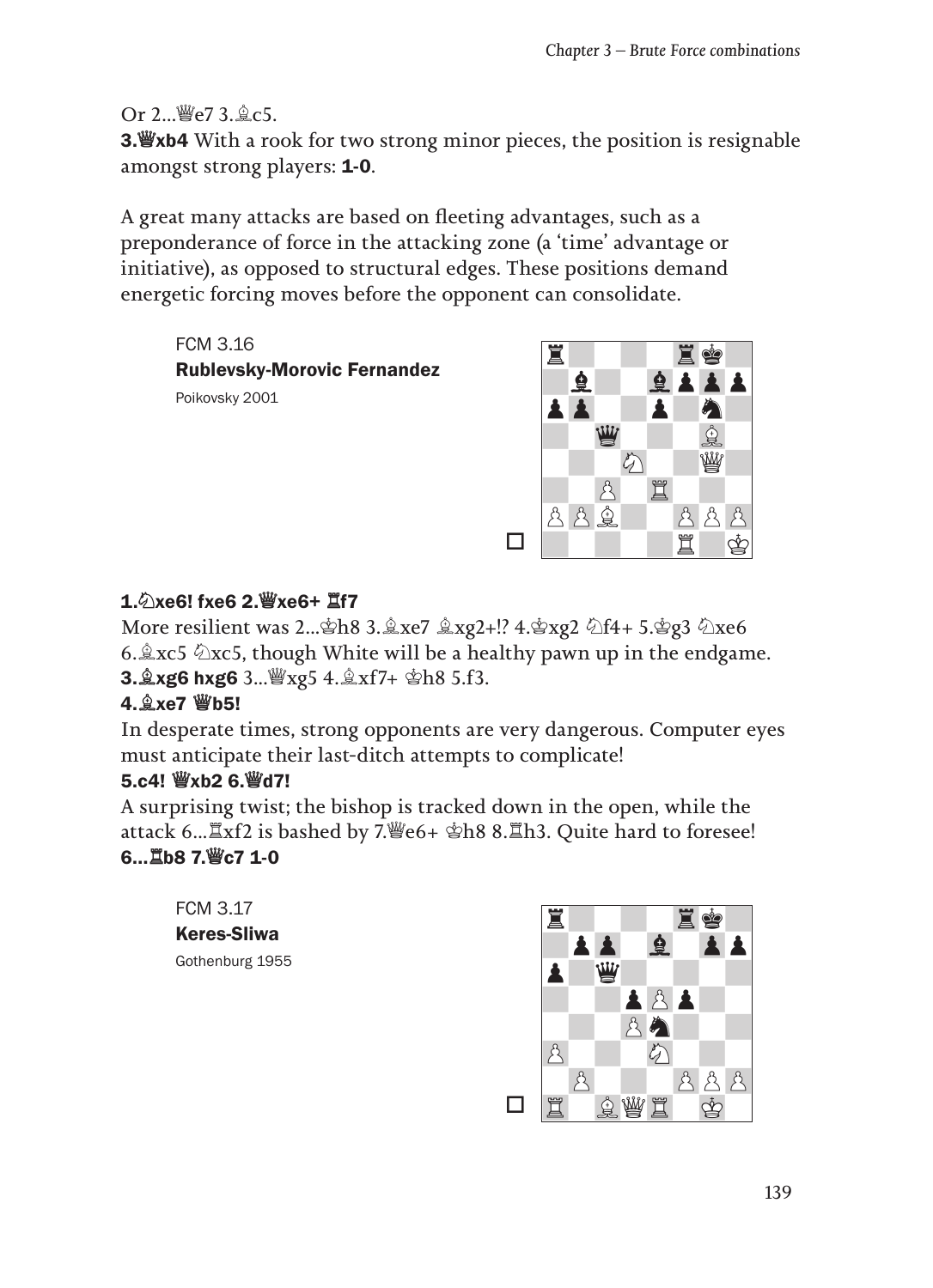After the sharp advance ...f7-f5?, Black hopes to attack with ...f4-f3, or blockade the e-pawn on 1.f3 2g5 and ... ⁄2e6. But a simple bread and butter brute force sequence shows that the idea isn't viable:

1.♕b3! ♖ad8 2.♘xf5! ♖xf5 3.♖xe4 Winning a vital pawn via the pin. 1-0



FCM 3.18 Mohr-Wach Ptuj 1995

White has every reason to seek a brute force solution in this odd position; if the initiative fizzles, Black will relish an imposing center, a nice bishop, and White's queenside weaknesses:

### 1.♖d8+! ♔g7 2.♕g3+ ♔h7 3.♖xh8+ ♔xh8 4.♘a4! ♕xc2 5.♘xb2 ♕xb2 6.♕e3!

Only now does White's superiority crystallize, as two tremendously important pawns are under fire. In the game Black lost after 6...a5 7.♕xh6+ ♔g8 8.h3 ♕xa2? 9.♖c1! and similarly, if Black were to play 6...♕xa2, White's advantage in king safety would decide: 7.♕xh6+ ♔g8 8.h3 e4 9.g3! followed by penetration with the rook. **1-0** 

Among the most bedeviling brute force lines are those that unleash an orgy of captures. The game hangs in the balance with each decision. Only good selection, board sight, and raw calculation will decide the outcome.



FCM 3.19 Akopian-Svidler Yerevan 2001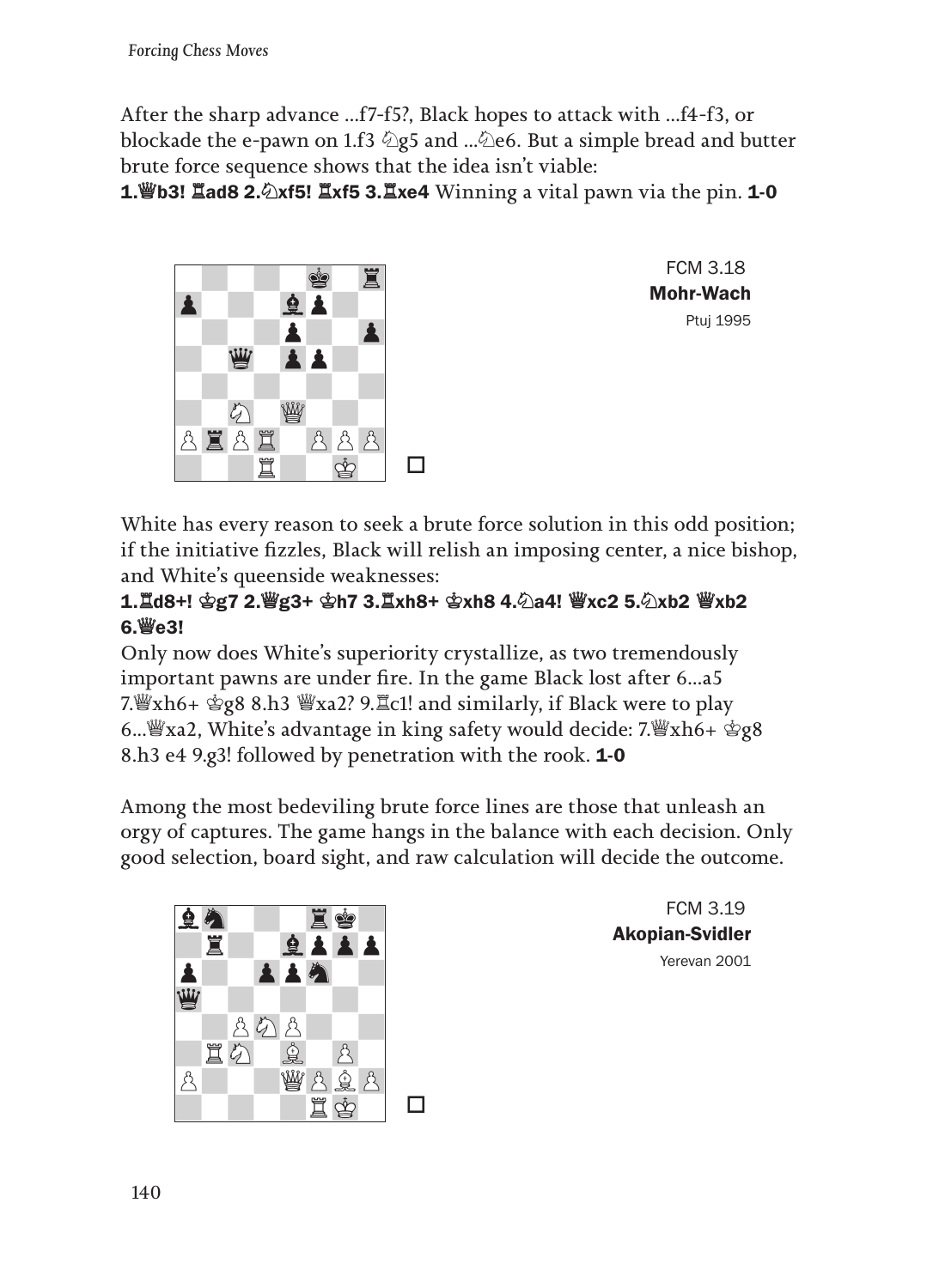1.e5! ♖xb3 1...dxe5 2.♗xb7 exd4 3.♗xd4. 2.exf6! Not 2. 公xb3 響xe5! 3.  $\&$ xa8 響xc3. 2...♗xg2 The bishops are golden after 2...♖xc3 3.fxe7 ♖e8 4.♗xa8.  $3.4$  $xb3!$ Every capture has fresh ramifications. On 3...♕xc3, 4.fxe7 wins. 3...♗xf1! 4.♕g4! Bagging the point. 4...♗xf6 5.♘xa5 ♗xc3 6.♔xf1 ♗xa5 7.♕d4 ♖d8 8.♕a7 h6 9.♗b6 1-0

FCM 3.20 Sarana-Jakovenko Satka ch-RUS 2018



White seeks complications to ease his queenside problems, but forgets that one plays with fire when entering a long string of captures:

#### 1...♘xe6! 2.♗xd6 ♘xd4 3.♗xe7 ♘e2+!

White's idea was 3...♘xf3+ 4.♗xf3 ♖xf3 5.d6! with sufficient counterplay. But the selection of brute force options is paramount in these positions, as the opponent may 'jump off the trolley' of forcing captures at any turn. Now 4. \$h1 ①f2# is a picturesque smothered mate, so forced is...

4.♔f1 ♘f4+ 5.♔g1 ♘e2+ 6.♔f1 ♘2xg3+ 7.♔g1 ♘e2+ 8.♔f1 ♘f4+ 9.♔g1 ♘e2+ 10.♔f1 ♖c2 11.♘e1



The fitting finale is a beautiful stock smothered mate anyway: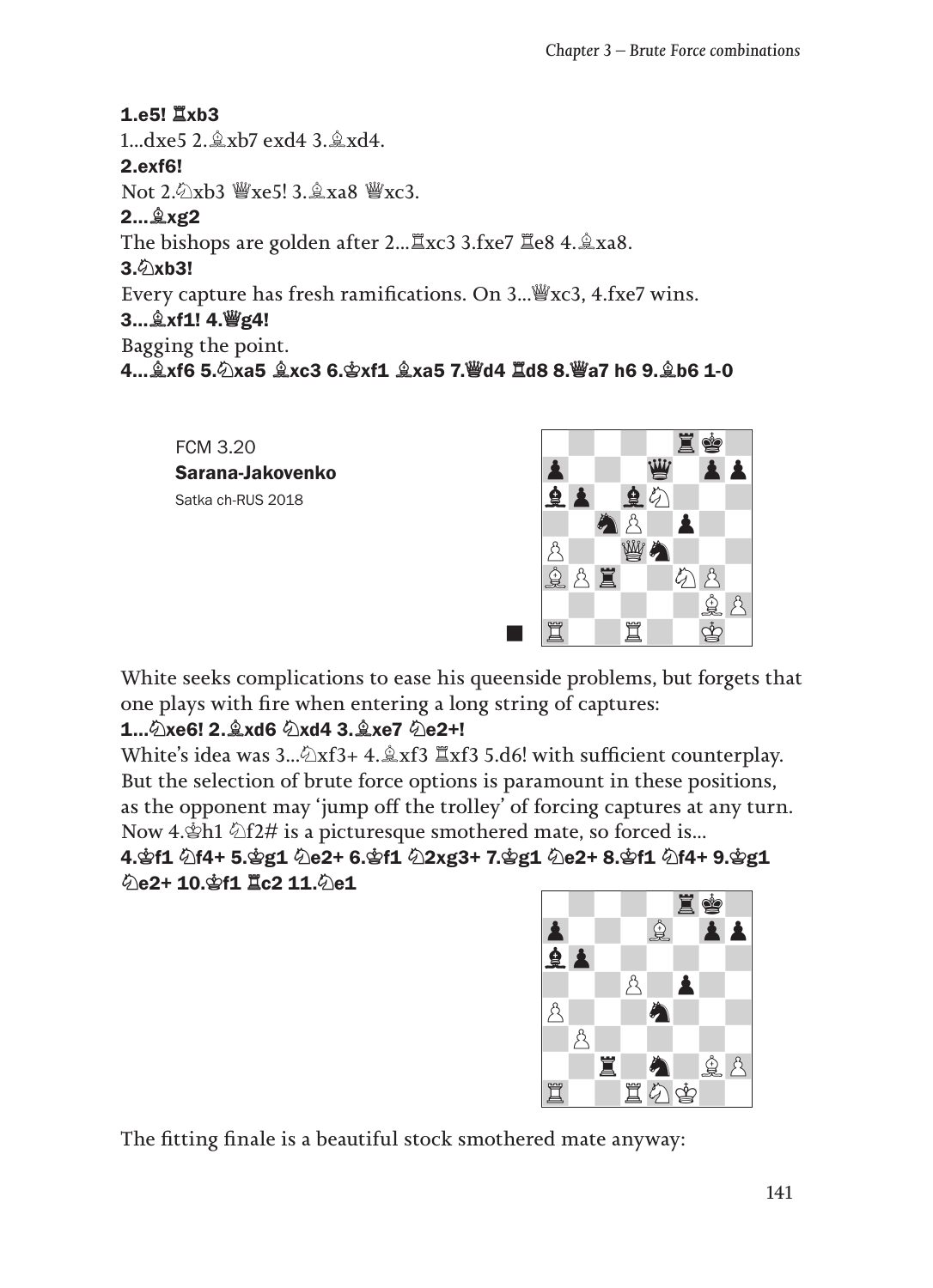## 11...♘f4+ 12.♔g1 ♖xg2+! 13.♘xg2 ♘h3+ 14.♔h1 ♘f2#

These tricky 'stream of capture' positions highlight the role of brute force analysis as the great 'fact-checker'. Any time the opponent's defence relies on a tactical device, computer eyes have a responsibility *not* to trust the opponent's edifice, but to check it for calculative flaws:



FCM 3.21 Carlsen-Giri Wijk aan Zee 2011

What looks like another clever Magnus petite combinaison turns into a rare 'oops' moment after 1...e3 2.♕b2 ♕xg5 3.♗xe3.

Obviously Magnus' concept since 3.♕xb6 e2 4.♖e1 ♕xc1 5.♖xc1 e1♕+ 6.♖xe1 ♖xe1+ 7.♗f1 ♗h3 is a stock mate.

3...♕g4! 0-1. It's all smoke and mirrors after 4.f3 ♘c4 5.♕b5 ♕d7.

Well-timed bread and butter combinations play as strong a role in converting positional pluses into material gain, as they do in tipping the balance in 'critical positions'. Knowing when and how to cash in on such advantages is an art in itself, but computer eyes are in the forefront, as usual.



FCM 3.22 Kasparov-Ivanchuk Frankfurt 1998

White has pressure against the weaknesses e6 and h4, but is it enough? Brute force calculation shows that White can already ignore the threat of 1...♗xc3 and convert his advantage:

1.♗xe6+! ♖xe6 2.♕g4 ♖d6 3.♖xe6 ♕xe6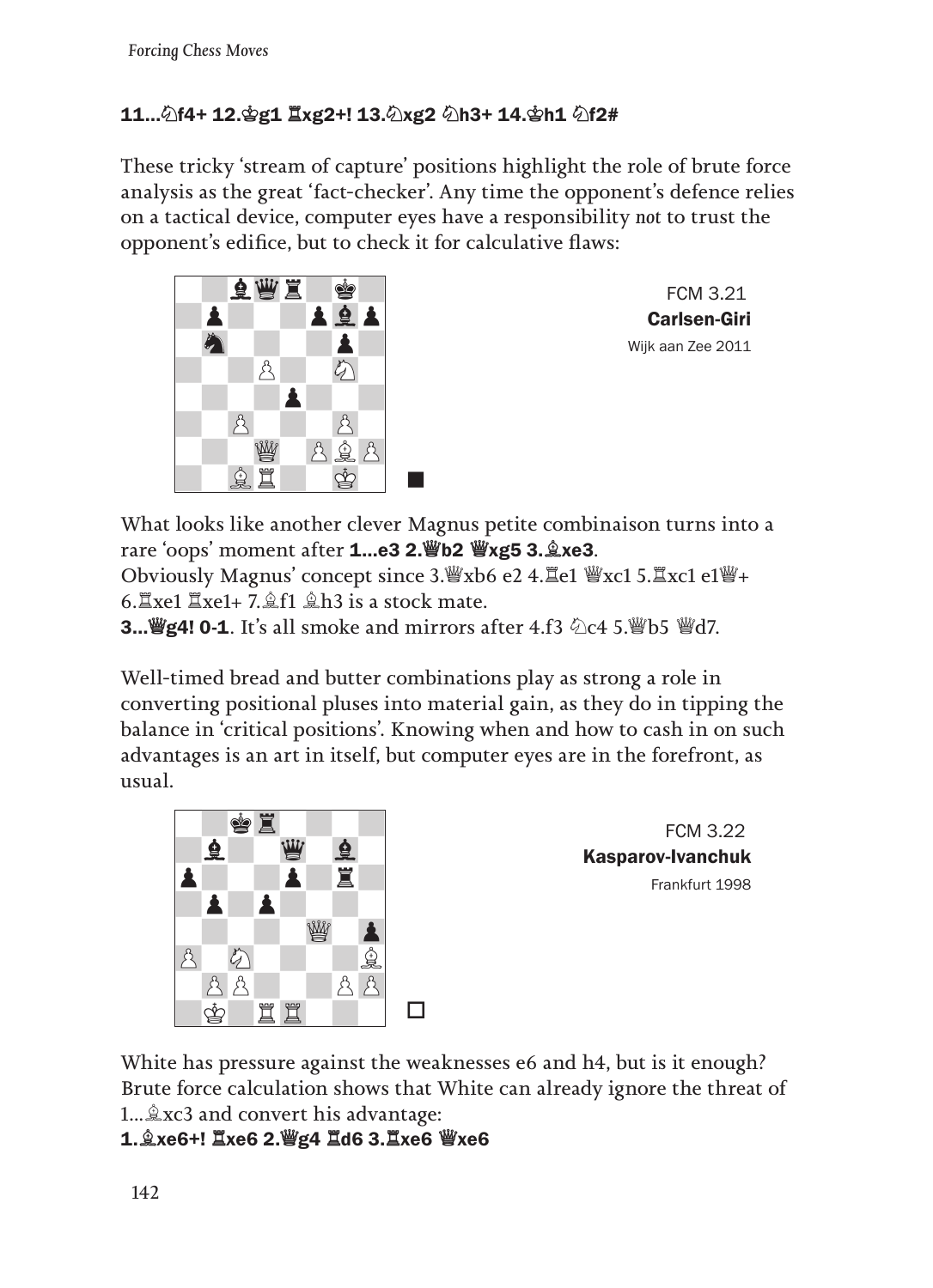Or 3...♖xe6 4.♖e1 ♔d7 5.♖xe6 ♕xe6 6.♕xg7+. 4.♕xg7 1-0 White has won a pawn while maintaining a strong position.

Amateur players often fail to perceive the positional benefits that can accrue along with material gain; did the lost pawn secure crucial squares, or anchor a chain?

FCM 3.23 Gelfand-Adams Wijk aan Zee 2002



Mickey Adams makes it look easy, in grandmasterly fashion; five bread and butter forcing moves with a lone subvariation, and Black's initiative blooms into a pawn plus and a crushing edge:

1...♖xf2! 2.♖xf2 ♘f4! This tremendous zwischenzug is the key. 3.♕g3 ♗xf2+! 4.♔xf2 4. 幽xf2 勿xh3+. 4... 2xd3+ 5. \$f1 2xb2 0-1

> FCM 3.24 Chiburdanidze-Zsu.Polgar St Petersburg 1995



White is pretty clearly on the ropes, given the looseness of her position and Black's menacing minor (and major!) pieces. The master's imperative is to transform these factors into material gain or mate via the correct application of brute force:

1... のxf2! 2. Ixf2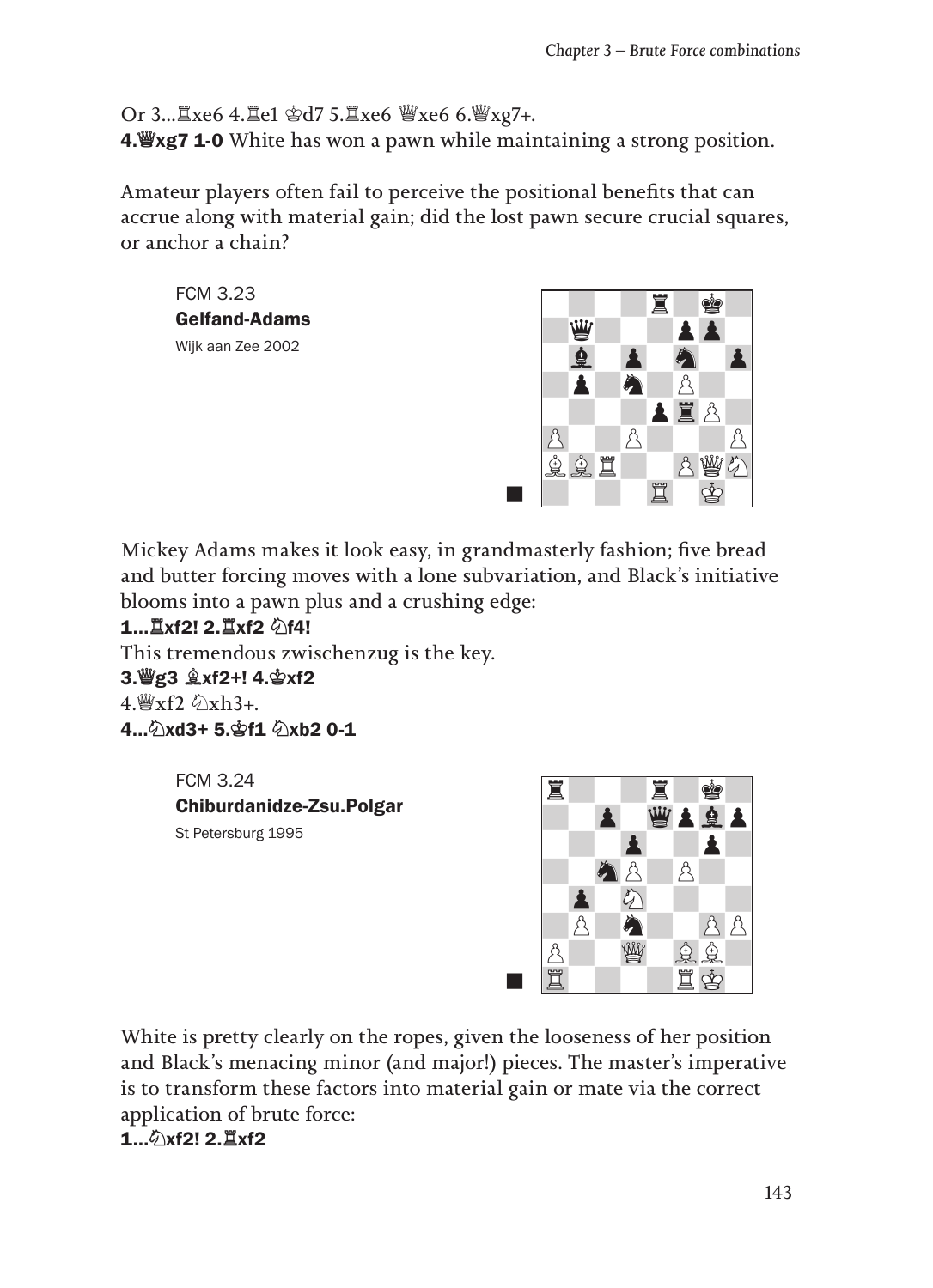Forced, as both 2.♕xf2 ♘d3 and 2.♔xf2 ♘e4+ 3.♗xe4 ♕xe4 lose material.  $2...\&0$ xb $3!$ 

Forcing a massive simplification, correctly foreseeing the inability of White's minors to cope with the rook and passed b-pawn. Also very strong was the 'quiet' 2...♕e5!.

3.♘xb3 ♗xa1 4.♘xa1 ♕e1+ 5.♕xe1 ♖xe1+ 6.♖f1 ♖xf1+ 7.♗xf1 ♖xa2 8.♘b3 ♖c2! 0-1



FCM 3.25 Handoko-Martin Gonzalez Lucerne 1982

White converts his edge by refusing to back down in the face of counterplay:

## 1. 2xe5! *Wxg*5

Not 1...♗xe5 2.♕xe5 ♕xg5 3.♗xd5+.

2.♘xc6 ♗xh2+! A nice idea! Many years ago, the American hippie-master Brian Hulse gave me a valuable lecture about the **need to play for some imbalance in bad positions**!

## 3.♔xh2

Of course not 3.♔h1 ♕h6! with too much play. Handoko has calculated that the direct method ends all resistance.

## 3...♕h6+ 4.♔g1 ♕xc6 5.♖fd1 ♗e6

Or 5...♖d8 6.♖xd5 ♖xd5 7.♗xd5+ ♕xd5 8.♕e8.

**6. wxe6+!** Regaining the piece with a winning ending after 6... wxe6 7.♗xd5. 1-0

# B) Mating and 'Hybrid' Brute Force combinations

These are 'non-stock' brute force sequences, combining mating ideas and the win of material.

In Chapter 1 we saw how marauding major piece positions, where one or both sides menace the king, are decided by accurate calculation of forcing moves. Here brute force methods produced the one road to Rome.